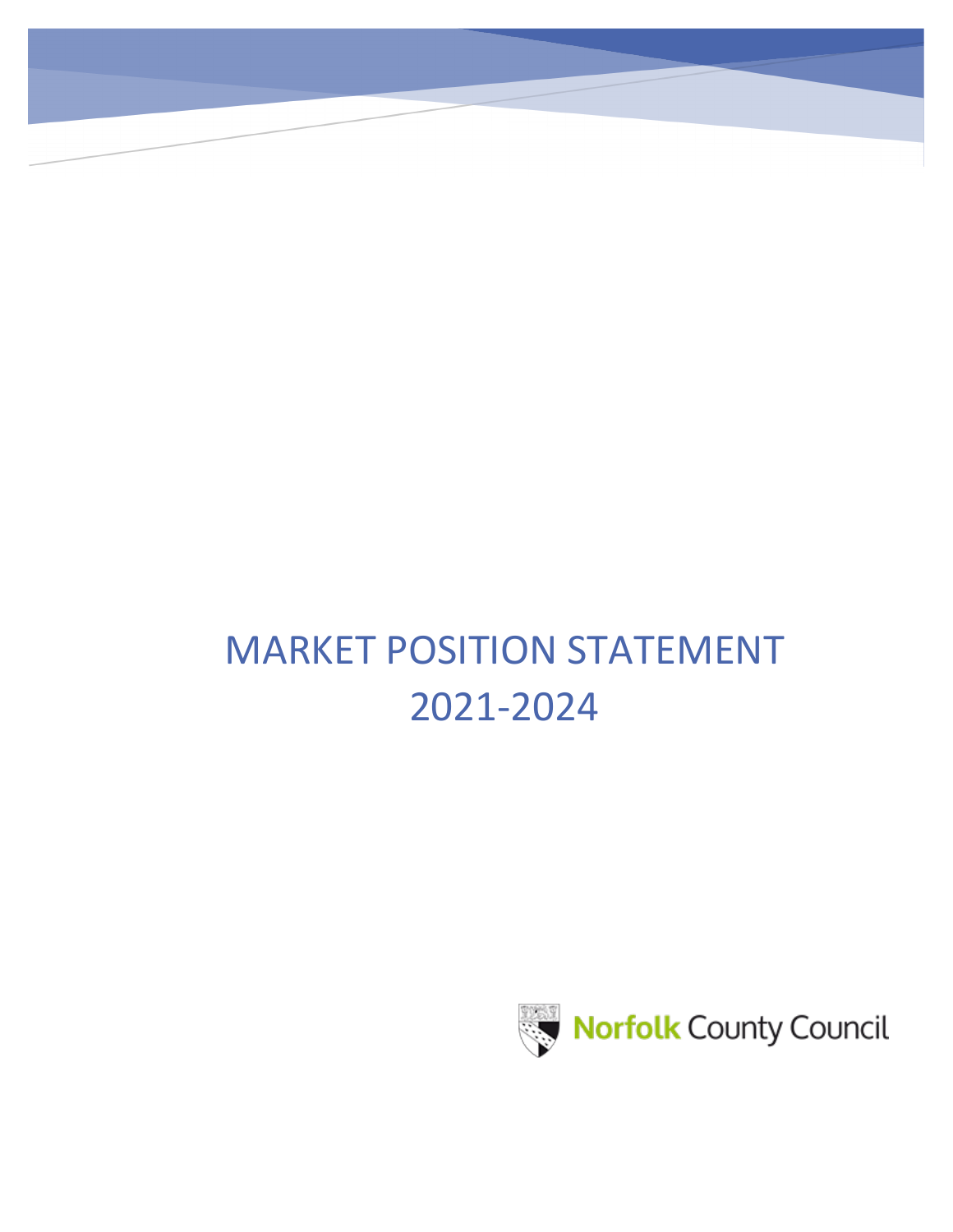## **Contents**

| Norfolk's MPS                      | <b>Introduction</b><br>$\bullet$                          |
|------------------------------------|-----------------------------------------------------------|
|                                    | Norfolk as a place                                        |
|                                    | <b>Key messages</b>                                       |
| <b>The Norfolk Approach</b>        | <b>Our vision</b><br>$\bullet$                            |
|                                    | Our guiding principles                                    |
|                                    | <b>Our priorities</b>                                     |
|                                    | Norfolk's offer                                           |
|                                    | - to our residents                                        |
|                                    |                                                           |
|                                    | - to our providers                                        |
|                                    | - to our unpaid carers                                    |
| The challenges we face             | <b>Demographics</b><br>$\bullet$                          |
|                                    | <b>Workforce</b>                                          |
|                                    | <b>COVID</b>                                              |
|                                    | <b>Financial</b>                                          |
| <b>Opportunities for providers</b> | <b>Prevention and wellbeing</b><br>$\bullet$              |
|                                    | <b>Mental Health</b><br>$\bullet$                         |
|                                    | <b>Learning Disability</b>                                |
|                                    | <b>Autism</b>                                             |
|                                    | <b>Physical Disabilities</b>                              |
|                                    | <b>Home Care services</b>                                 |
|                                    | <b>Older People</b>                                       |
| <b>Enablers</b>                    | <b>Norfolk Care Association</b><br>$\bullet$              |
|                                    | <b>Brokerage</b><br>$\bullet$                             |
|                                    | <b>Quality Service</b><br>$\bullet$                       |
|                                    | <b>Enhanced Health and Wellbeing in Care</b><br>$\bullet$ |
|                                    | <b>Integrated Community Equipment Service</b>             |
|                                    | <b>Assistive Technology</b><br>$\bullet$                  |
| Our commitment to the              | <b>Next Steps</b><br>$\bullet$                            |
| market                             |                                                           |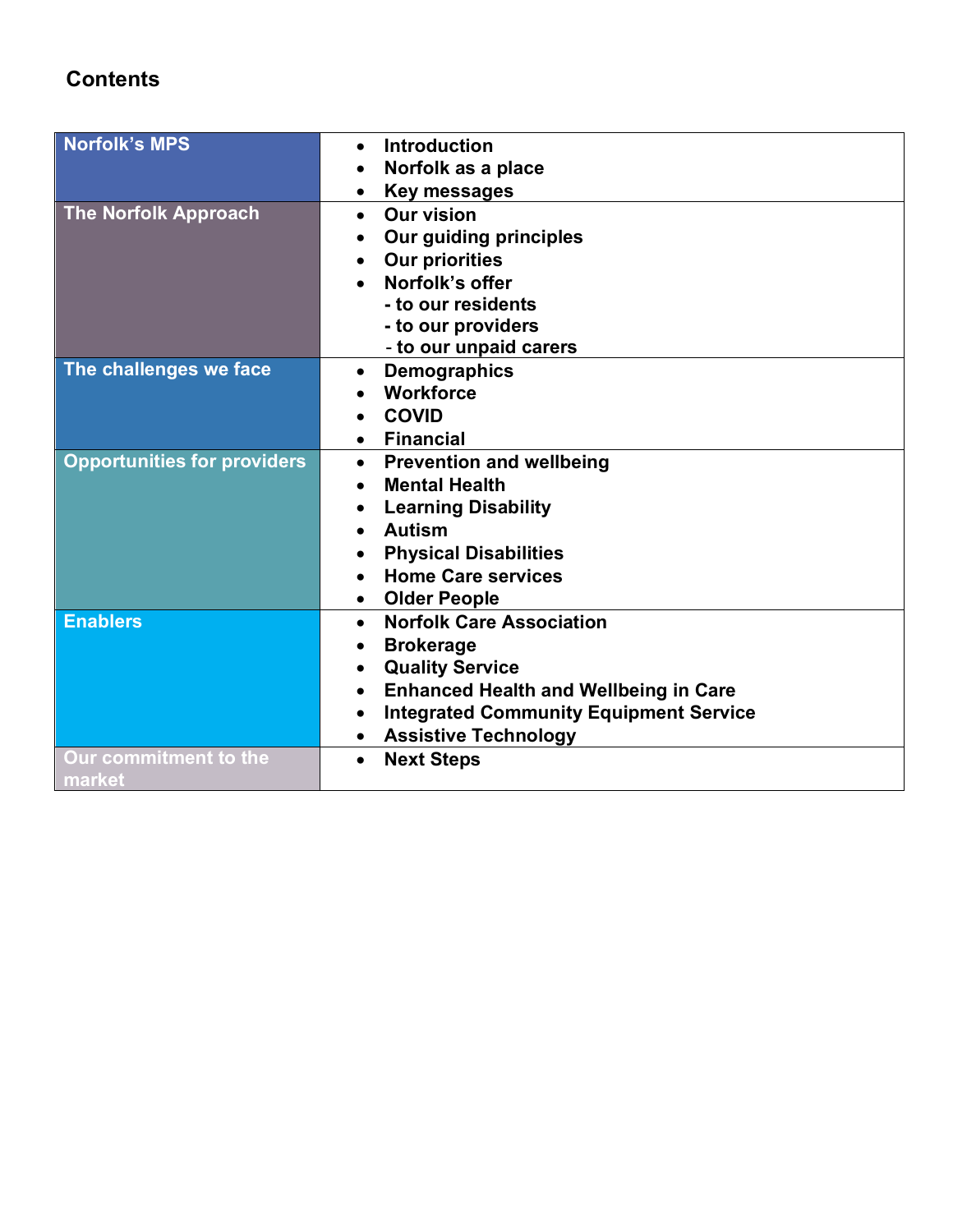## Norfolk's Market Position Statement

## **Introduction**

Norfolk County Council is committed to stimulating a diverse, active market for adult social care where innovation is encouraged. We want to develop strong relationships with the people that we commission services for and with you, the providers who will deliver them. Through regular dialogue we will work together to reshape current services so that we can achieve our stated priorities and improve the outcomes for our residents.

Like all authorities, Norfolk is having to operate within an extremely challenging environment. We have:

- **An ageing population** people are living longer and increasingly living more years with ill health requiring care and support
- **Difficulties in the recruitment and retention of a social care workforce** with the skills, competencies and capacity needed to deliver the care and support that people require
- The need to change from health and social care systems that have been primarily focused on, and resourced, to support people when they became ill, to systems that have a **focus on illhealth prevention and improving wellbeing**
- The need to **deliver more with less resource** requiring us to think differently about the types of services commissioned and how we use system wide resources most effectively
- to manage the impact of COVID 19 and the continued uncertainty of how this will develop over the coming year(s)

Our vision is "to support people to be independent, resilient and well". To support this we will prioritise investment on services and support that prevent, delay and reduce the need for formal care. We will promote the use of digital solutions in place of, or in support of, formal care where this is appropriate and safe. People tell us that when their health and care needs change they want to stay living in their own homes for as long as possible. When it is no longer possible for them to remain at home they want to know that the service will be of good quality with staff skilled in meeting their needs.

As a provider of care the County Council will review its own provision and role in the market with the services that it delivers being treated no differently than those commissioned from the independent and VCSE sectors. The Council's services will be required to deliver the same level of quality of service at the most affordable price.

Through the Integrated Care System we will work with our health partners to jointly commission services. This will enable us to use health and social care resources to best effect, reducing duplication and investing the money in services that will support the achievement of our stated priorities.

## **Norfolk as a place**

Norfolk is the fifth largest shire county in England, with a population of nearly 900,000 – forecast to grow to more than a million by 2036. Alongside this growing population, it also has a buoyant job market and high levels of employment. It is recognized that this buoyant employment market makes it more difficult for social care providers to recruit and retain the staff that they need to meet service demand.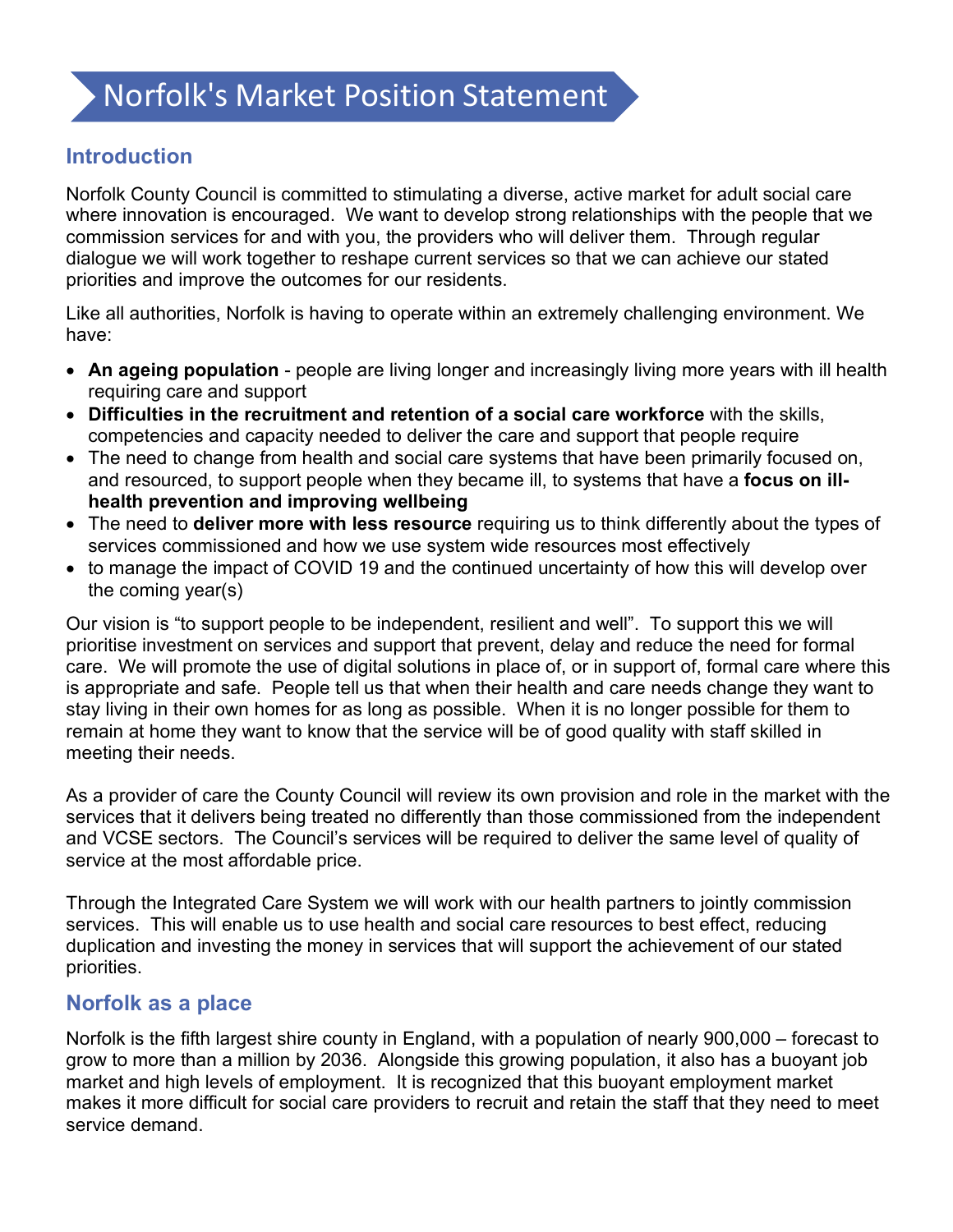Norfolk has a balance of urban and rural/coastal districts with Norwich the most urban and North Norfolk the most rural. 60% of the population aged over 65 live in a rural/rural coastal area which, aligned with the difficulties of recruiting and retaining a social care workforce, brings challenges for providers to deliver the care and support required by people living in these areas.

Local health and care organisations are working together to build healthier communities in Norfolk and Waveney. The care market in Norfolk comprises:



Working together will ensure that our joint resources are spent in ways that support our vision to promote independence, health and wellbeing and to ensure that people are able to access the right services, in the right place at the right time.

## **Key Messages**

- The Norfolk population is growing; people are living longer and the type of care that people need is changing. By 2030 it is predicted that the population of Norfolk will have risen from 914,819 in 2020 to 963,762 by 2030; the largest increase is in the over 75 age group. **This means that how people look after themselves and how health and care services work together to care for people also needs to change**
- Norfolk CC and its partners will not be able to afford to support this increase in the population, within the resources available, if we do not continue to operate and commission differently. Services are under pressure so we need to continually look at ways to:
	- $\triangleright$  manage demand
	- $\triangleright$  reshape what we offer and what we commission
	- $\triangleright$  secure new investment to help us to deliver the reshaping required
- We want people of all ages to enjoy good health and wellbeing. This means preventing avoidable illness and tackling the root causes of poor health and wellbeing
- Our services will focus on helping vulnerable adults live independently. We will use technology to help keep people at home and focus more on what people can do rather than what they can't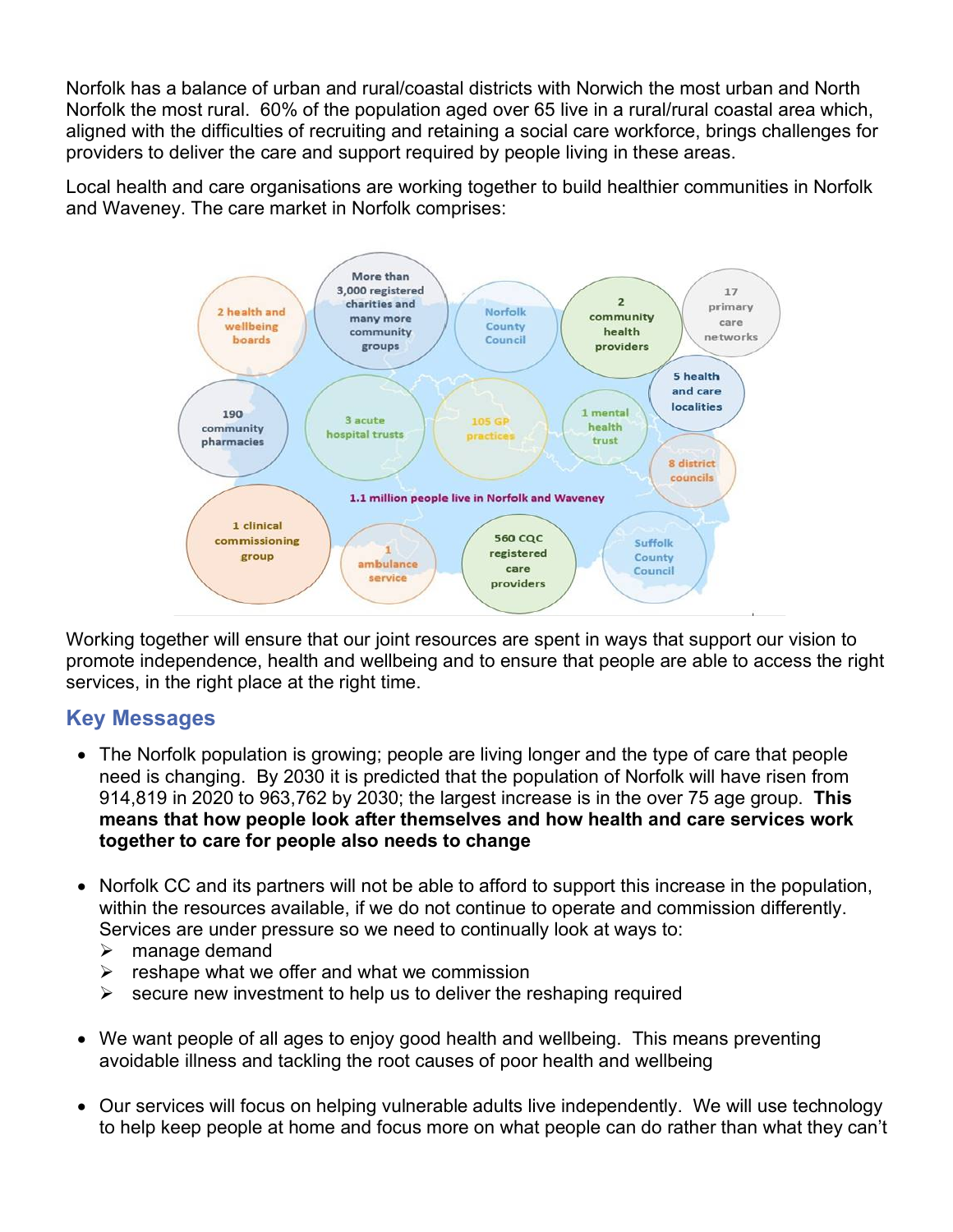- To manage demand we want to deliver more services through community hubs and we will invest in smarter information and advice to connect with their communities and combat loneliness and isolation
- The priorities detailed within this document articulate how we will re-shape what we offer to residents and what we want to commission going forward
- As a Council we will work with our health partners to secure the investment that will be needed to re-shape services to meet our stated priorities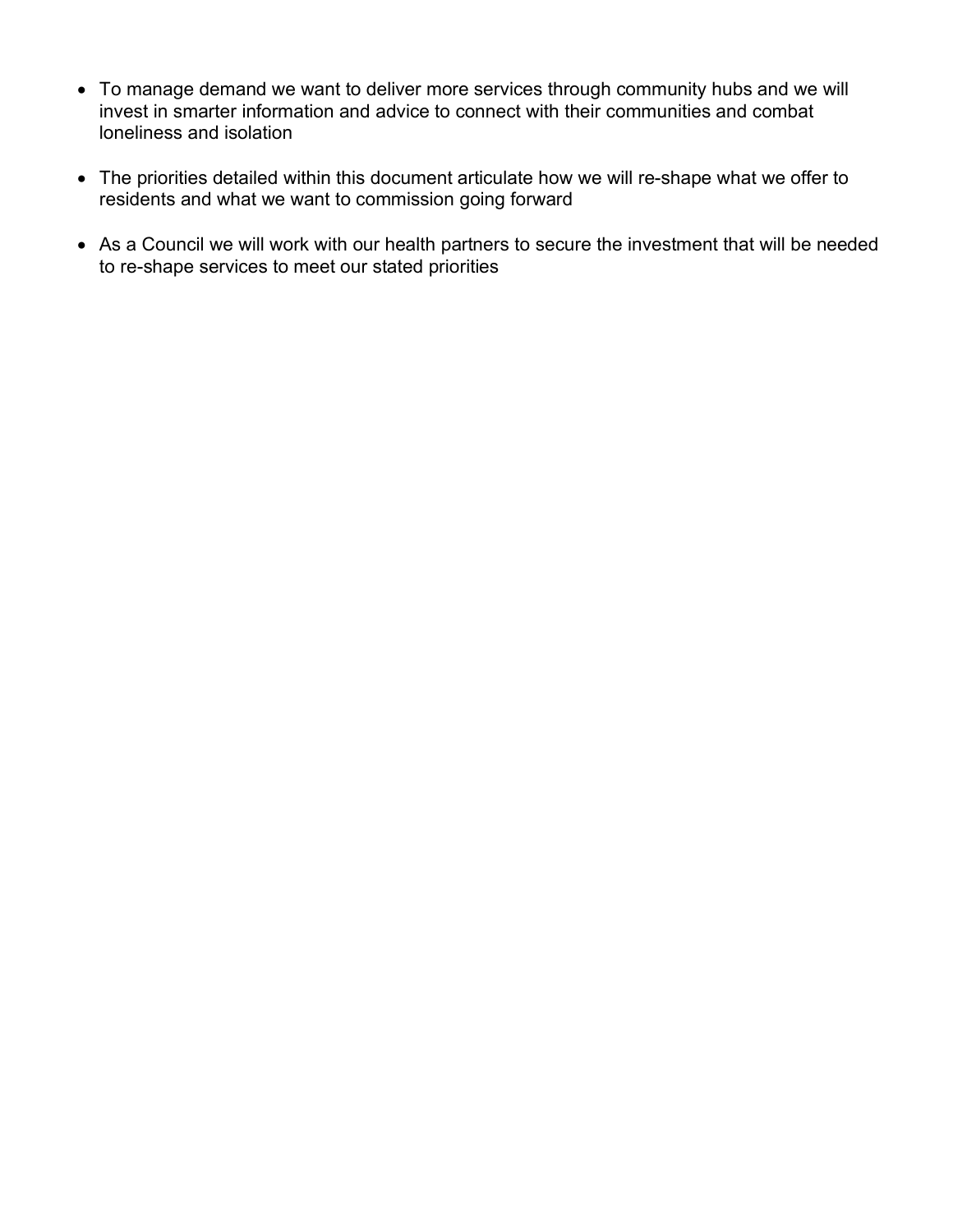# The Norfolk Approach

## **Our Vision**

#### **Our vision – "to support people to be independent, resilient and well"**

To achieve our vision, we have a **strategy** – **Promoting Independence** – which is shaped by the Care Act with its call to action across public services to prevent, reduce and delay the demand for social care. It is also a positive response towards managing what is a difficult financial climate for public services. It does not see a retreat to a statutory minimum but ensures that we manage demand and have a sustainable model for the future, at the core of which is quality social work which builds on the strengths of individuals.

Promoting Independence is at the core of Norfolk County Council's strategic plan "Together for Norfolk". This ambitious plan aims for the County to be a place where we put people first, where everyone works together to create a better place to live.

## **Our Guiding Principles**

- Every effort will be made by the Council to meet a person's care needs without resorting to formal care services. Offering help early to prevent and reduce demand for specialist services
- Where formal care services are required these will focus on returning the person to a level of independence where the need for formal care services is removed or reduced
- Where people need longer term services, the focus will still be on enabling the person to retain as much independence as they can while ensuring that they remain safe
- All services should be high quality, deliver value for money, offer choice and be sustainable
- Being business like and making the best use of digital technology to achieve value for money
- Using evidence and data to target our work where it can make the most difference

## **Our Priorities**

In pursuit of delivering our Promoting Independence strategy, the Council is focussed on six priorities:

- 1) Safeguarding people
- 2) Strong partners for integrated working
- 3) Strengthen social work so that it prevents, reduces and delays need
- 4) Supporting the social care market
- 5) Accelerate the use of technology
- 6) A positive working culture which promotes people's independence and uses public resources fairly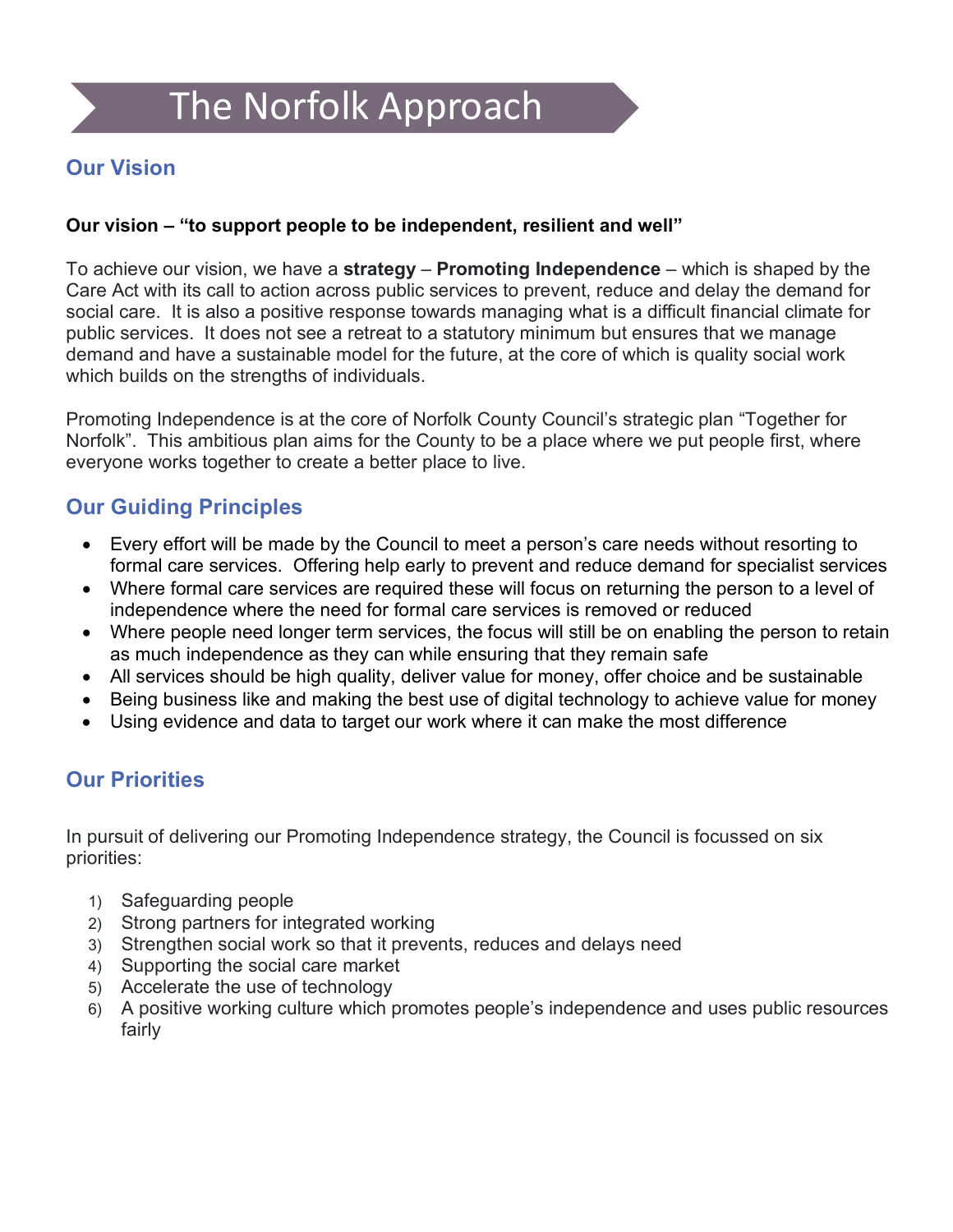## **The Norfolk Offer**

#### **For residents: Norfolk County Council will**

- Support and encourage people to access mainstream facilities in the community. This offer will be supported through the development of the Norfolk Directory and via commissioned provision such as social prescribing, peer support etc
- Offer information, advice and support through community hubs providing help at the right time to prevent and reduce the need for more intensive support
- Support people to not feel lonely and isolated supported through commissioned provision that includes wellbeing advisors, life connectors, and peer support services
- Improve digital access to services making better use of technology, innovation and on-line services
- Actively promote direct payments and individual service funds to give people the greatest freedom and flexibility to meet their needs
- Continue to work with the market to ensure the availability of good quality accommodation options and care at home services
- Develop services that help avoid unnecessary admissions to hospital or residential care and enabling people to return home safely from hospital
- Support people with complex needs to live as independently as possible, with choice and control over their lives and the services that they access
- Aim to prevent individuals and families from becoming homeless wherever possible

#### **For providers: Norfolk County Council will:**

- work with NorCA to improve the way that we engage with the market helping us to better understand the provider perspective
- work creatively with all of our partners to develop cost effective solutions that can both prevent and reduce the need for formal care and enable people to get the right services at the right time when they do need formal care and support
- provide Quality Service Team support to providers helping them to improve and sustain the provision of service quality
- provide the support that providers need around the recruitment and retention of staff. This includes:
	- $\triangleright$  continuation of the investment in Norfolk Care Careers website
	- $\triangleright$  continuing with the 1:1 consultancy advice and support
	- $\triangleright$  continuing to link with Health colleagues on the Step into Health Programme and links with Military community families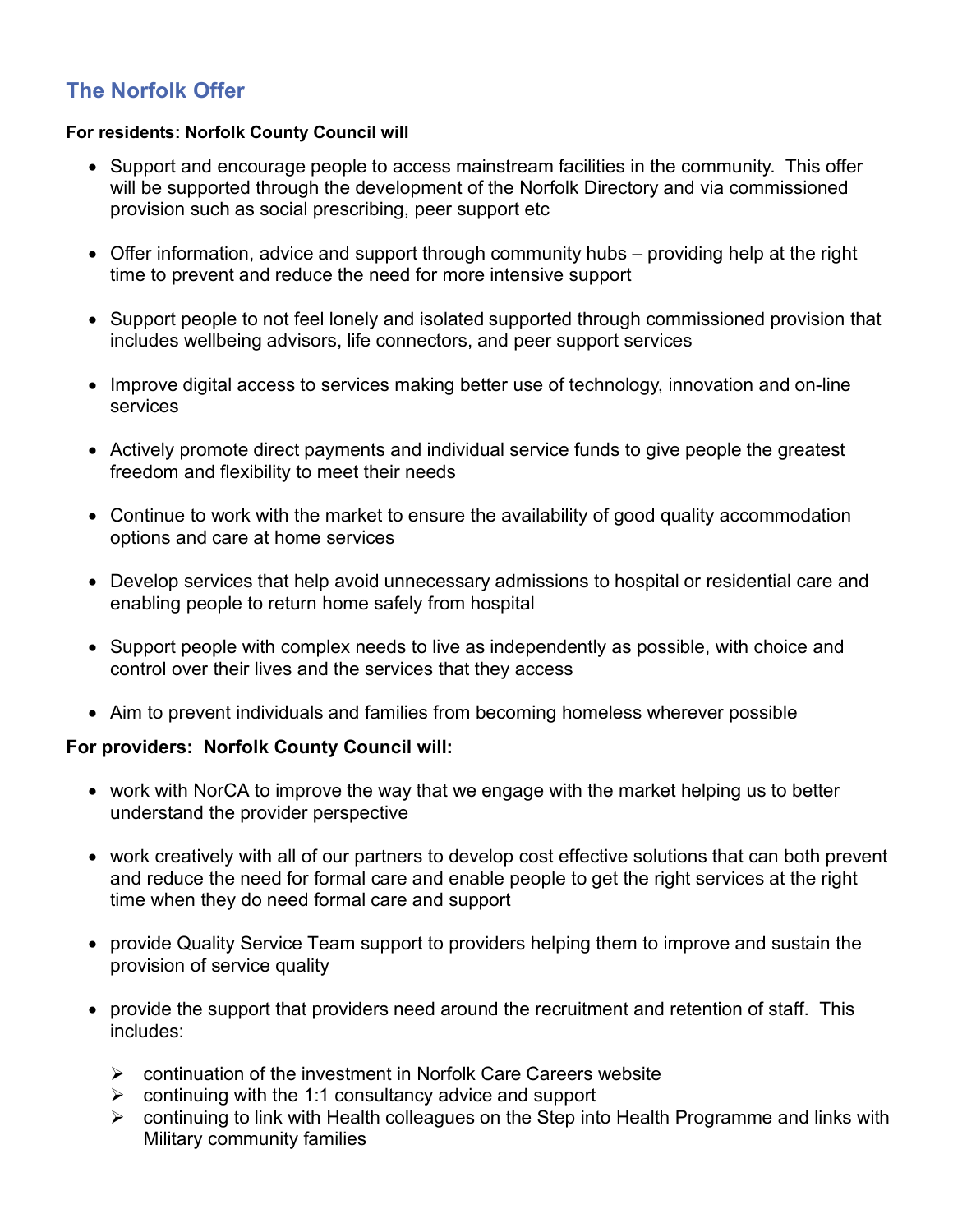- through the European Social Fund Developing Skills in Health and Social Care project, we will be providing access to a range of fully funded qualifications in health and social care. The aim of the project is to empower people working in the sector to develop new skills and progress with their careers
- do all that it can to support providers to have access to the best information about the County so that they are able to develop robust business plans and implement sustainable business models
- with our health partners we will enable providers to have the support of community nursing teams, helping to upskill and build the confidence and competence of social care staff in managing higher levels of acuity of need within a person's own home or in residential/nursing home care. Support is offered via services such as the Enhanced Health and Wellbeing in Care service
- update the market position statement quarterly, flagging where commissioning intentions and provider opportunities have changed
- The care sector digital support programme will help providers to identify and implement technology enabled services including the scaling up of the use of assistive technology
- The council's external funding team will work with providers to identify new investment opportunities that support technological solutions and skills development for the sector

#### **Norfolk County Council's offer to Unpaid Carers**

Through Promoting Independence, the Council is committed to supporting unpaid carers to maintain their own health and wellbeing, and to feel confident in their caring role.

It is estimated that there are approximately 99,500 unpaid carers in Norfolk who selflessly give up their time to look after family or friends. The estimated value of the care provided by unpaid carers still varies from around £500 million to £1.9 billion per year

In 2018-19, 4,310 unpaid carers who were caring for adults accessed Council delivered and commissioned services. These were information, advice and signposting, or services such as respite or direct payments to enable them to have a break from their caring role.

To better support Norfolk carers' health and wellbeing, projects are underway focussed on:

- Redeveloping our carers services to be primarily delivered by Carers Matter Norfolk
- Co-producing a carer's offer for carers breaks and respite
- Rewriting the policy and guidance for operational staff
- Developing a co-produced Health and Wellbeing Board wide carers strategy

In response to feedback from adult carers on our current service offer, we have developed a social outcomes contract for services to adult carers.

In partnership with Bridges Outcome Partnerships (an established not-for-profit social enterprise) we have been awarded £4.1m from the Life Chances Fund. This funding, alongside existing NCC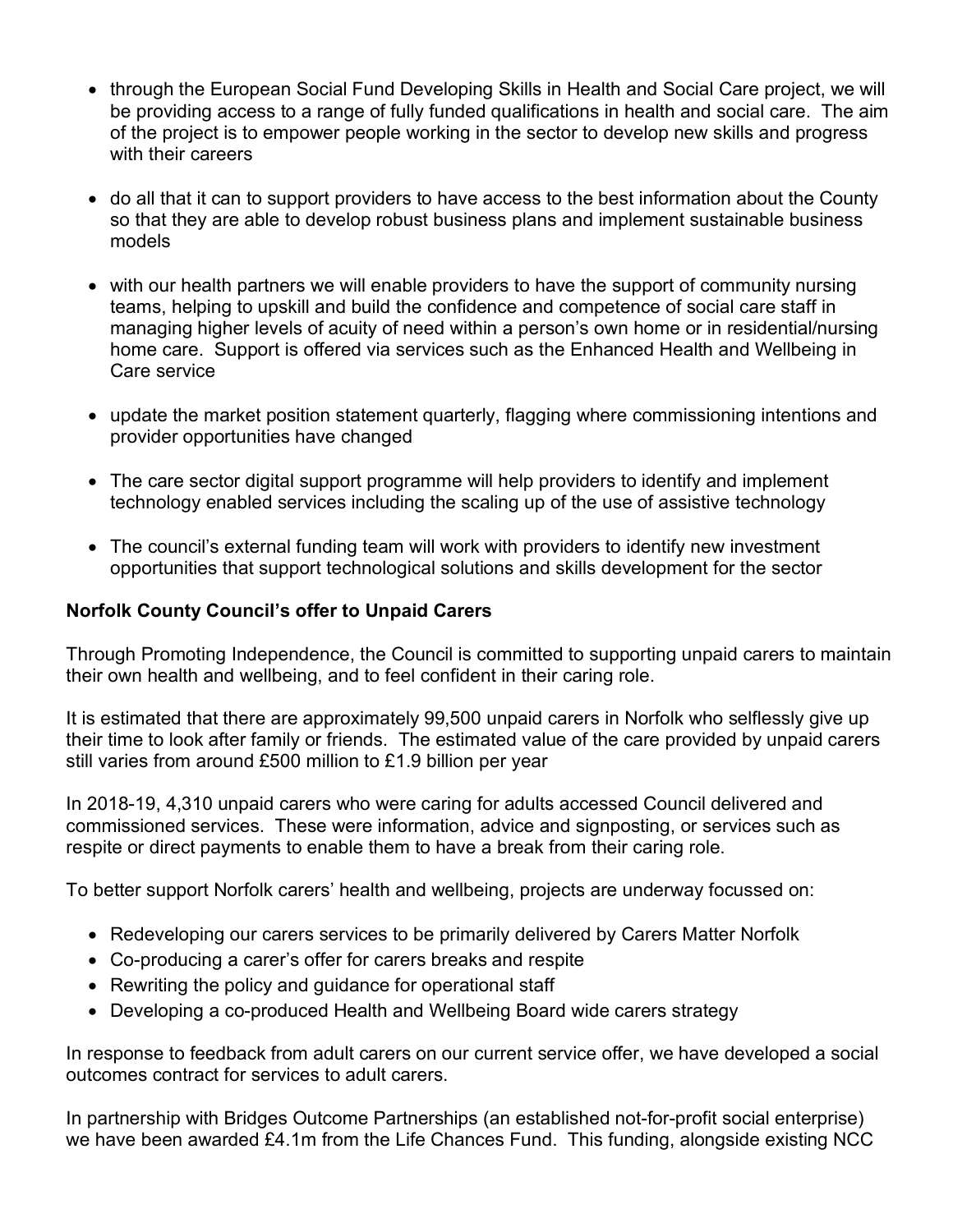and NHS funding through the Better Care Fund, will be used to transform and improve the system offer to carers.

The enhanced service for carers began on 1 September 2020 and while the main points of contact for carers: the advice line, carer connectors and the organisations providing services to carers will not change, the services provided by them will be enhanced.

The new service will mean that carers no longer have to seek support and assessments from different places. This reflects the feedback from carers who have told us that services for carers are fragmented and often carers are unable to receive the support they need early enough in their caring journey, resulting in unnecessary stress and a lack of wellbeing for the carer.

This change in service will be closely monitored and evaluated, with the ambition that carers are able to say that they have a better quality of life, improved health and wellbeing, and are more satisfied with their support from both Carers Matter Norfolk and Norfolk County Council.

# The challenges we face

## **Continuing Demographic Pressures**

#### **Population Increase**

One of the main drivers of demand for social care services is population increase, especially amongst the over 75 age group. In the next 10 years the number of people in Norfolk aged over 75 is projected to increase by over 33,000. Of these people the over 85 age group is predicted to increase by nearly 12,000 people.

At the same time the population of people aged 20-64, from which social care staff and many unpaid carers will come from, is projected to decline slightly. The pressures of an aging population coupled with a relatively static and potentially declining pool of people who could provide paid and unpaid support to them is clear. The table below illustrates future projected population increases across the different age bands: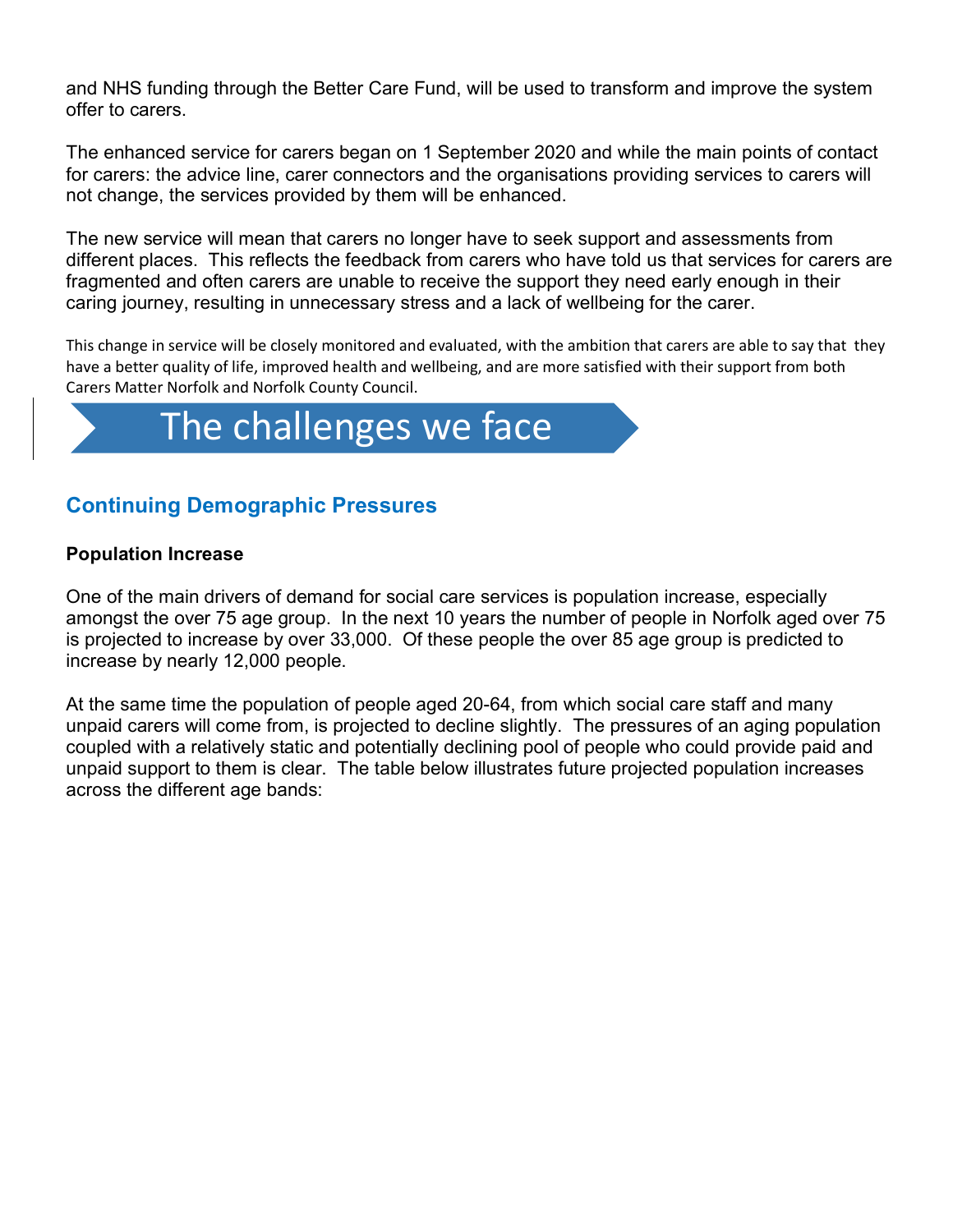

#### **Dementia**

In 2020 it is projected that there are 9,267 people in Norfolk with diagnosed dementia, with a further projected 5,527 with undiagnosed dementia (14,794 in total).

The number of people in Norfolk with dementia is projected to increase between now and 2030 by 2,734 people with a formal diagnosis and 1,615 with undiagnosed dementia. The total increase over this time is 4,349 (both groups added together). This will be a key driver of social care demand, primarily in the older people's care market, but also impacts learning disabilities, autism and mental health services catering for older care users.

The table below illustrates the projected increase in diagnosed and undiagnosed dementia in Norfolk in the future: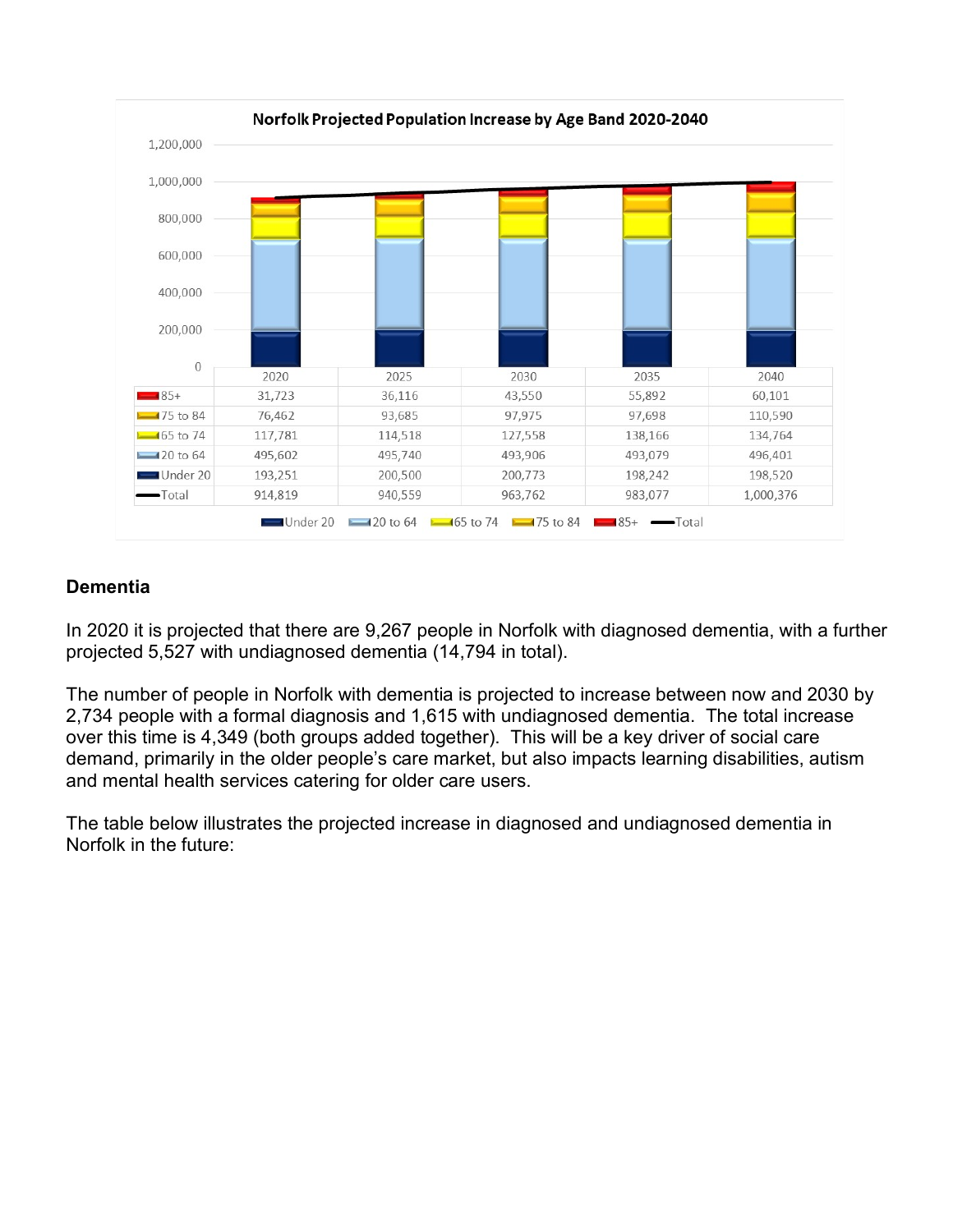

It is estimated that at least 65% of older people in care homes have a formal diagnosis of dementia, with many more likely to have undiagnosed dementia. Dementia is a significant driver of social care demand.

#### **Other Health Factors**

Other health factors and deprivation are also a contributing factor to demand for health and social care and received more coverage in the 2018 Market Position Statement and in numerous other publications. There is evidence of greater complexity of need as a result of more children and young people surviving into adulthood with more complex needs. This has seen increases in demand in children and young people for social, emotional and mental health support as they transition to adults' services. More generally, people with disabilities and complex needs are experiencing greater life expectancy so are requiring services for longer. It is an oversimplification to simply determine future social care need by population increase in the older people's age groups as this does not fully take into account health inequalities across different groups or geographical areas, deprivation, the impacts of social isolation, the effects of informal care networks (or lack of them), or Council initiatives to prevent, reduce and delay the need for formal care services.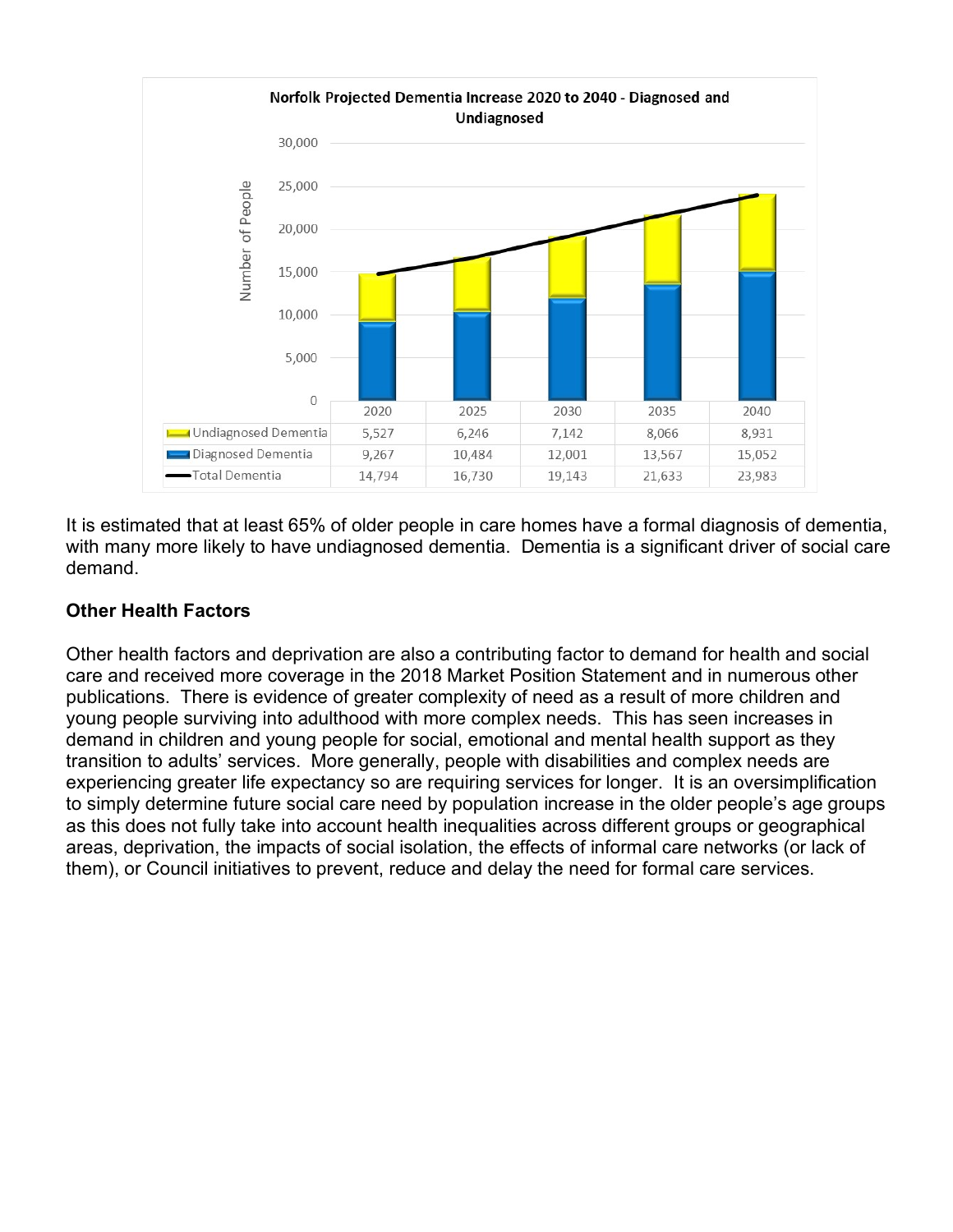## **Workforce Pressures**

#### **Recruitment, Retention and Profile of the Workforce**

A job in the care market needs to be appealing and held in high regard by society. Key to a properly functioning, high quality and sustainable adult social care market is a workforce that is well trained, professional, caring, appropriately paid with progression opportunities and with satisfaction with both their jobs and employers. The latter point is telling, as many carers who leave caring roles move to different care jobs, indicating greater satisfaction with the caring role than their employer. Where these positive factors do not fully exist this is manifested in high turnover of staff. The composition of care workers can provide sustainability issues in the care market, especially if a high percentage of workers are reaching retirement age and the profession is not appealing enough to new workers.

Information from the Skills for Care Workforce Minimum Data Set highlights social care staff turnover rates during 2020 of 38% for direct care staff and 37% for registered nurses. 23% of direct care staff and 39% of registered nurses are aged 55 and over and therefore likely to leave the workforce within the next 5-10 years. The workforce in Norfolk is also reliant on workers from the European Union with 11% of direct care staff and 28% of registered nurses having EU nationality. This is a significant risk as many social care jobs do not qualify under the current minimum salary requirement. 17% of the social care workforce are on zero hours contracts which is lower than the Region and National averages. More detail about workforce challenges can be found in Appendix 1 Challenges in the Care Market.

Most concerning is the percentage of the workforce who hold a relevant social care qualification. Information submitted by providers to Skills for Care show that only 43% of the social care workforce in Norfolk have a recognised social care qualification which is significantly lower than both the England and Eastern of England averages of 52% and 47% respectively. It is essential that we work together to showcase social care as a career and to encourage all staff within the sector to take advantage of the training, development and apprenticeship opportunities available to them to advance their career in care.

#### **Impact of COVID-19 on the social care workforce**

In an already stretched care sector the impact of care workers having to isolate and not be able to work due to having COVID-19 symptoms or a diagnosis (or having to isolate because a member of their household has), cannot be understated. There are currently difficulties getting tests and getting results back within acceptable timescales.

Staffing cover is put under pressure by having to isolate residents in care homes, this requires greater staffing numbers. Residents in care homes are tested for COVID-19 every 28 days under normal circumstances. They are tested once then after seven and 28 days if there is an outbreak in the home. Staff are tested weekly. This puts additional staffing pressures on care homes. Staff have to undertake these tests themselves, and also have to use more PPE as a consequence, with the associated costs of this. These factors necessitate greater use of agency staff, which is costly for care providers, and can create greater exposure to COVID-19 or errors caused by unfamiliarity. Another consequence of staffing shortages is the use of staff from different care homes owned by the same provider, with the same issues as using agency staff.

The expectation that care staff do not work across different care locations diminishes the staffing flexibility in the care sector, leading to further staffing pressures and use of agency staff. Staffing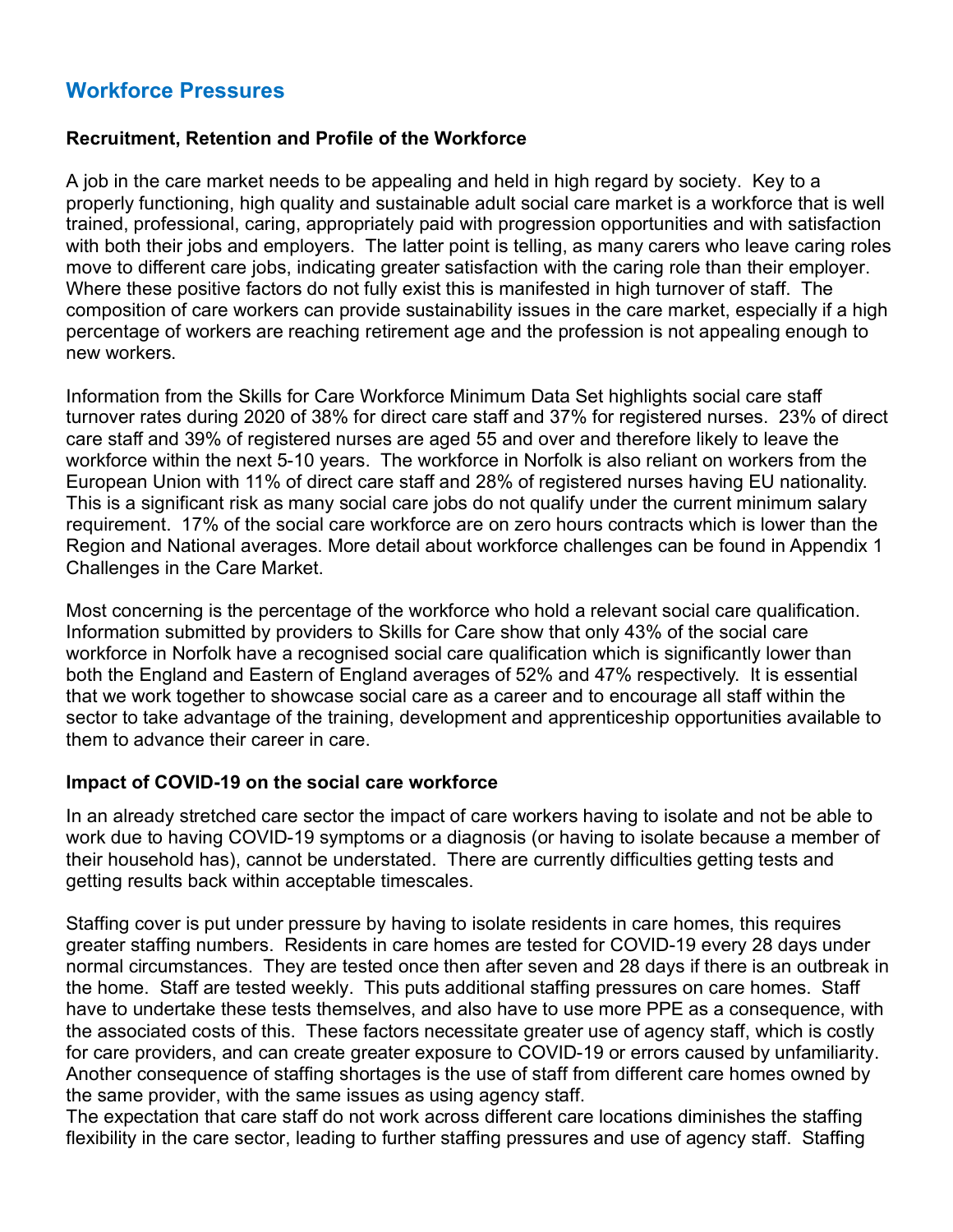shortages and using "unfamiliar staff" can impact negatively on quality of care delivered. More detailed information relating to the quality of care delivery across the provider sector can be found in Appendix 1.

Certain district nurse functions such as managing and changing simple dressings has now been delegated to care homes. This places additional staffing pressures on care homes who now have to perform these tasks. Care homes are communicating that GPs are also visiting less and there is a reduction or cancellation of planned surgeries and outpatient appointments. This leaves care providers managing these situations themselves and feeling exposed.

Before COVID-19 certain groups of care home residents, especially those with a learning disability, enjoyed visits to day services and other social activities outside of the care home and supported housing services. With these reduced or suspended, care homes are having to provide extra care in these services. This places additional pressures on staffing. This is anticipated to have an impact on the well-being of the residents, the full extent of this is yet to be evaluated.

#### **Attractiveness of profession and retention of staff – due to Covid**

There is anecdotal evidence reported by care providers of care staff leaving the profession due to the COVID-19 outbreak. Some staff have underlying health conditions or live with people who do, so are not prepared to take the risk of working in a profession that exposes them more to Covid-19. Others are reported to have left as a result of some care home manager requesting that staff do not mix socially when they are not at work as a means of reducing the risk of exposure of residents to the virus. The COVID-19 pandemic is reported to have impacted on recruitment to the profession, due to the negative publicity and the perception that the profession will expose care staff to the virus.

#### **Impact of COVID on Care Home Occupancy levels**

The impact of Covid-19 across homes commissioned by the Council does not appear to have been as significant as in other parts of the Country. In Norfolk, by the end of July 2020, 35% of care homes (121) had reported an outbreak of Covid-19 resulting in153 deaths from Covid-19, or suspected Covid-19. This accounted for 15.6% of the total deaths in care homes, which was lower the national average of 25.8%. Whilst across the region care home occupancy reduced from 90% to around 80%, in Norfolk average occupancy has remained at 89.3% across the care market as a whole; 88.5% average occupancy for older people care homes and 92.9% average occupancy for working age adults. The fear of the second Covid-19 spike is impacting upon the confidence of families in placing loved ones in care homes which is adding further pressure into an already unstable market.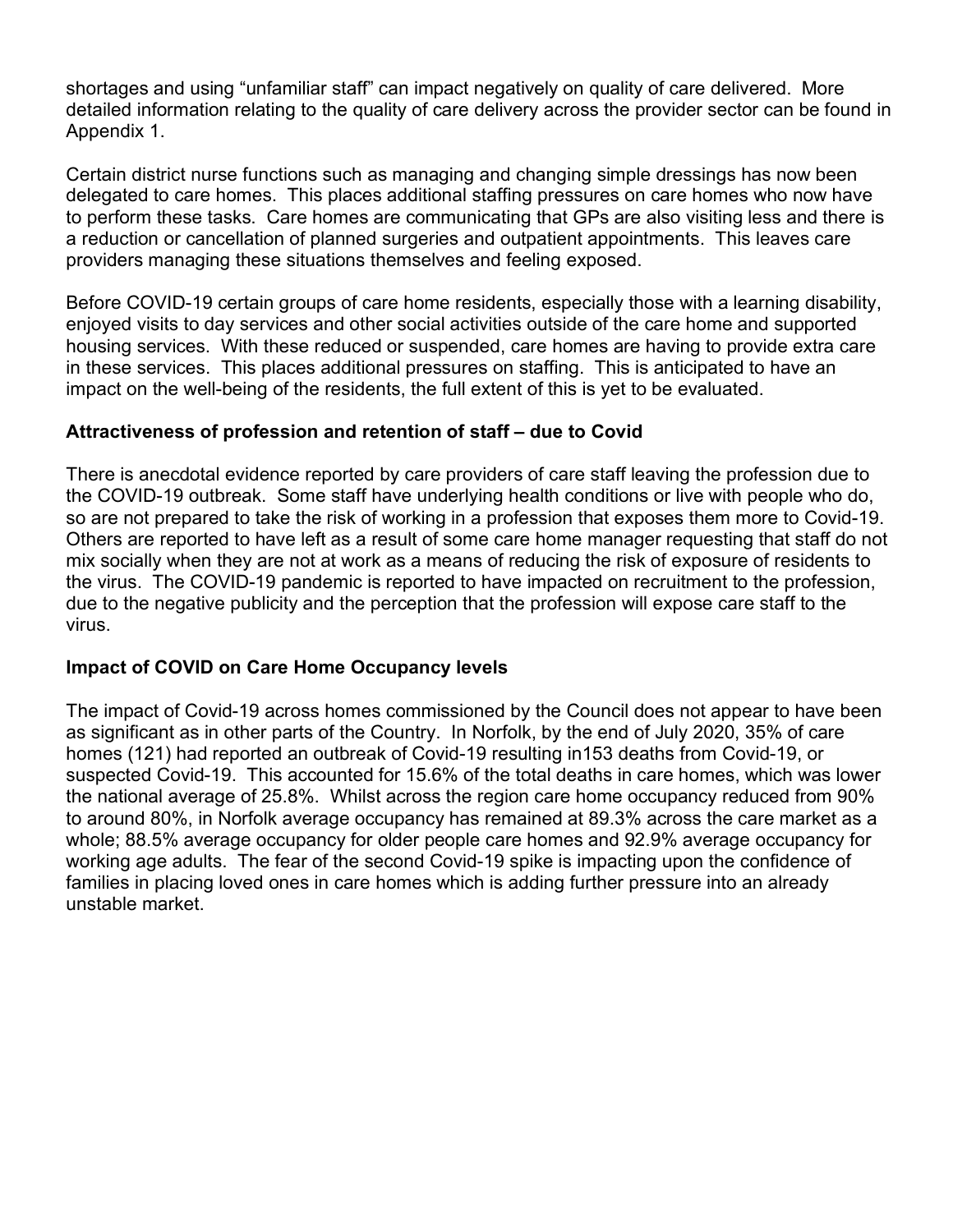## **Financial Challenges**

**£450m p.a. Adult Social Service Expenditure Budget** **£330m p.a. (75%) spent directly on care services** 

**£25m**  Adult Social Services savings 2021/22

Over the last four years Adult Social Care has had to make savings in the region of £79.294 million and had plans to make further savings of £7.344million in 2021/22. The financial challenges it faces are immense and these have been exacerbated by the impact of COVID-19 and the continued uncertainty of how this will develop over the coming year. The actual costs of delivering services during COVID-19 have outstripped the monies received.

For Adult Social Services in Norfolk the additional costs associated with managing the COVID-19 pandemic, come on top of a rising demand for social care and the need to change and adapt services to meet people's needs and support them to stay independent, where they can. All of this is set against a backdrop of settlement funding allocations beyond the current year (2020-21) being unknown and key reforms to local government funding including the Fair Funding Review, Business Rates localisation, and reform of Adult Social Care funding being repeatedly delayed. The Council has made an assumption that the Government will once again allow an adult social care precept of 2% and that the Council will take up this option. A 2% precept brings in income of around £8m for adult social services.

At a time of such uncertainty, the Council remains committed to its vision – to support people to be independent, resilient and well. The strategy to achieve this is Promoting Independence; shaped by the Care Act with its call to action across public services to prevent, reduce and delay the demand for social care. The circumstances that the Council now faces will require Adult Social Care to provisionally find a further £17.723m during 2021/22.

To deliver these savings the Council has developed five main themes for savings:

#### **Independence and enabling housing –** savings to be delivered though:

- $\triangleright$  Supporting more people to move into independent housing, reducing the reliance on residential care
- Taking a strategic approach with health partners to manage joint funding of packages to support better use of resources across the health and social care system

#### **Revising the short term out of hospital offer** – saving to be delivered through:

 $\triangleright$  A review of the current offer for health and social care intermediate care – developing more reablement capacity to support people in their own homes and moving away from a reliance on short term beds

#### **Commissioned models of care** – savings to be delivered through:

- $\triangleright$  Efficiency targets for some core contracts to ensure that we are able to maximise the usage of block contracted capacity
- **► Contract re-negotiation with Norsecare**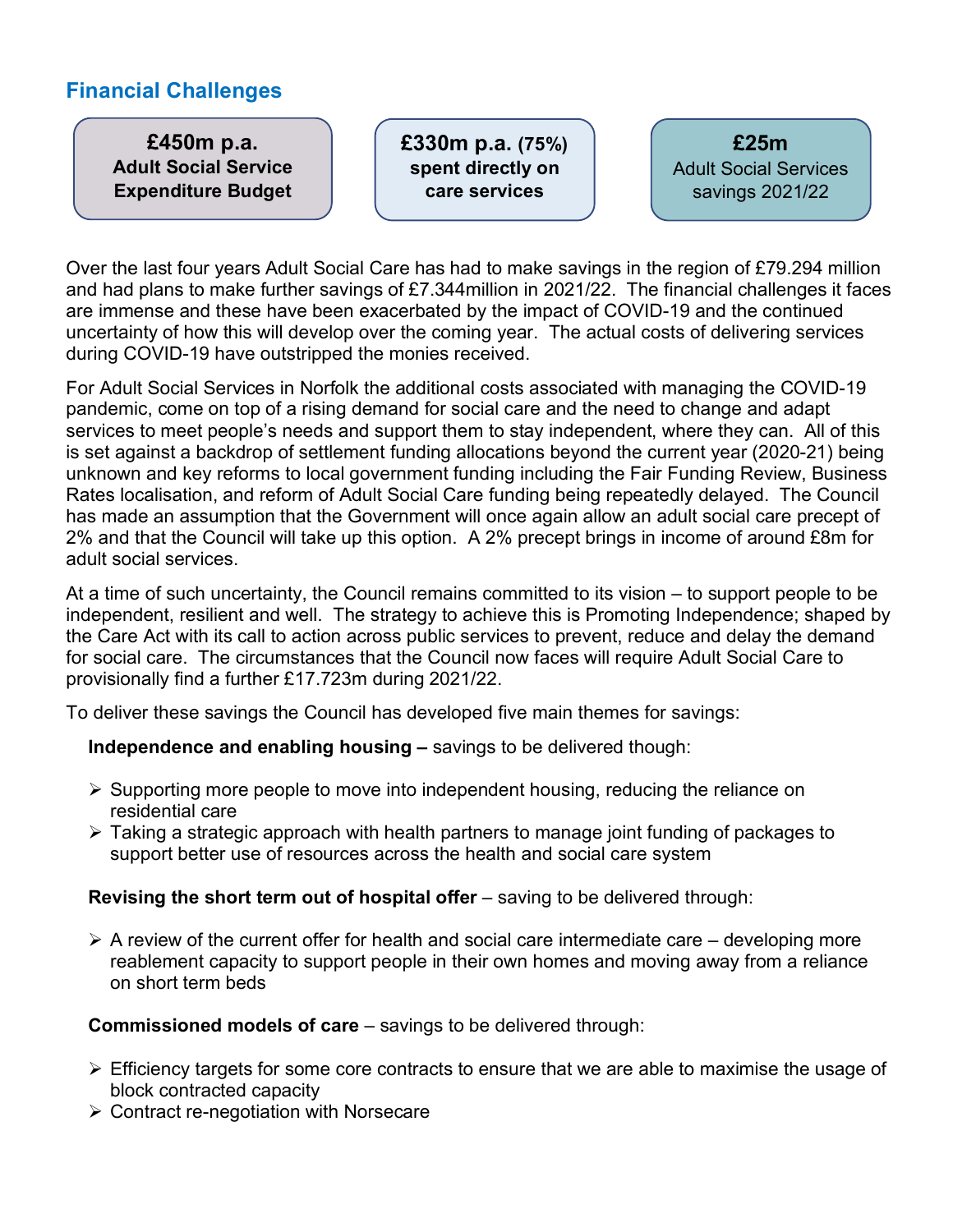Working with NorCA (Norfolk Care Association) to develop a targeted approach to annual price uplift for 2021/22 recognising the overall local authority budget pressure

#### **Self direction, prevention and early help** – savings to be delivered through:

- $\triangleright$  The introduction of more individual service funds as an alternative to commissioned care for some people, to give them more control
- $\triangleright$  Working with partners to reshape and refocus the approach to supporting people unpon their initial contact with Adult Social Services

#### **Digital efficiency, value for money, financial management**

 $\triangleright$  Capitalisation of Adult Social Services transformation programmes – the use of capital receipts as permitted by Government to fund transformational activity which will deliver future savings

Adult Social Services is the largest single budget within Norfolk County Council and its provisional share of the savings target for 2021-22 is £25.067m and significantly higher when considered over the remaining periods of the medium term financial strategy. This figure alone would be incredibly challenging to deliver, but it must also be considered in the context of approximately £160m of department savings over the last 10 years, and a forecast 2020/21 overspend of £8m.

The annual gross expenditure by the Council on Adult Social Services is £450m, with 75% of this spent directly with the care market. The priority is therefore to ensure that any change to this level of investment is targeted to continue to allow the Council to commission good quality and sustainable care for Norfolk's population.

#### *The Council will…*

- Continue to have regard for local costs in the setting of our fee levels and consult with providers and the Norfolk Care Association, about our approach to pricing
- Continue to pay providers promptly for the service that they deliver

#### **COVID-19**

The COVID-19 pandemic and the public health measures taken to contain it have delivered one of the largest shocks to the UK economy and public finances in recent history. Data from the ONS shows that while the summer saw the UK economy move towards recovery, it still has to make up nearly half of the GDP lost since the start of the pandemic. The Office for Budget Responsibility has predicted that the UK's deficit is likely to be between £263bn to £391bn this year, significantly higher the £55bn predicted at the budget in March.

In responding to this public health crisis, the Council has taken action to maintain the delivery of vital services across all areas of its operations, support the NHS and health system through enhanced hospital discharge processes to free up capacity, protect vulnerable people, support businesses, and ensure the safety of all staff delivering this vital work.

As we move into a difficult winter, the ongoing impact of COVID-19, along with continued uncertainty about future funding, represent a significant challenge for public finances.The Council has set out its approach to the budget setting process for 2021-22 that takes account of the requirement to identify savings options that fit within the overall policy and financial framework, aligning resources to the Council's key strategic objectives set out in 'Together, For Norfolk'.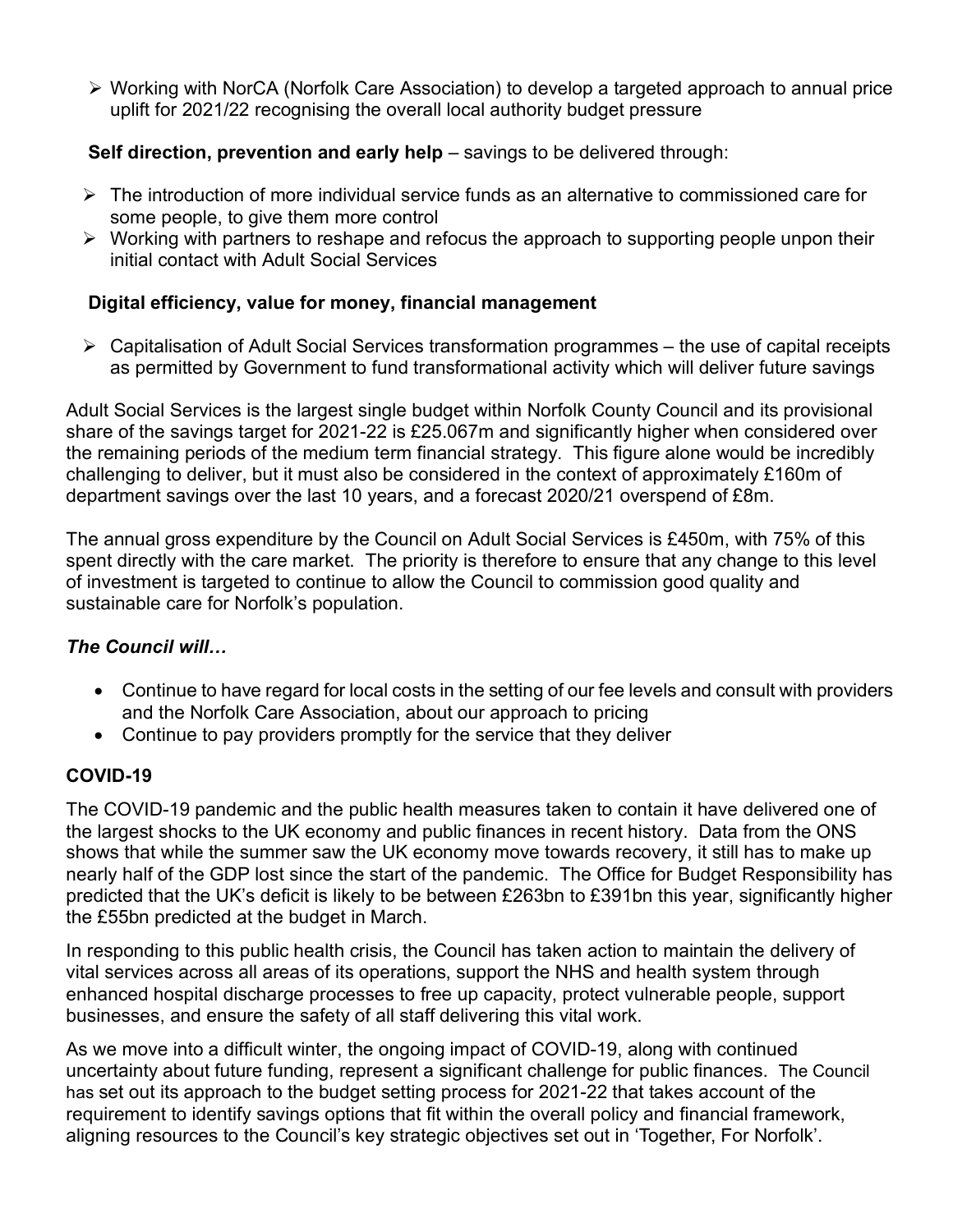## **Prevention and wellbeing:**

#### **Background**

#### **Joint Health and Wellbeing Strategy 2018-1022 'A single sustainable health and wellbeing system**

The Health and Wellbeing Board (HWB) agreed and launched its Strategy in 2018. Partner organisations have formally signed up to the Strategy through their governing bodies/boards. This Strategy stands as our shared commitment to taking collective responsibility for health and wellbeing.

#### **Our key priorities:**

- A single sustainable system working together, leading the change and using our resources in the most effective way
- Prioritising prevention supporting people to be healthy, independent and resilient throughout life. We'll offer help early to prevent and reduce demand for specialist services
- Tackling inequalities in communities providing support for those who are most in need and address wider factors that impact on wellbeing, such as housing and crime
- Integrating ways of working collaborating in the delivery of people-centred care to make sure services are joined-up, consistent and make sense to those who use them

#### **What has been achieved:**

- Our prevention and early help approach has enabled us to achieve significant reductions in Adult Social Service demand; by preventing, reducing and delaying the need for formal care
- Community-led work by District Councils, voluntary sector and the County Council has made a step change in the co-ordination of support and outreaching to people previously hidden who might be struggling

#### **Our commissioning intentions:**

- We now want to look at the first contact from people (our 'front door): streamlining our processes and freeing up our contact centre social care team to pick up a stronger Living Well model of working, building stronger links with voluntary networks. To determine the longer term infrastructure and investment offer to support VCSE activity linked to prevention, social prescribing and social isolation and the social care front door
- To ensure a broader linkage between prevention and the wider community support offer
- We will also work to introduce individual service funds which are similar to direct payments. The difference is that instead of arranging their own care, an individual liaises directly with an already commissioned service provider to agree the arrangements for their support. It gives more control for and individual, but without having to 'shop around' for their care
- Providers have told us that there are ways to improve the effectiveness of services commissioned; reducing duplication and ensuring clarity of the roles and responsibilities of organisations commissioned to deliver information, advice, guidance and support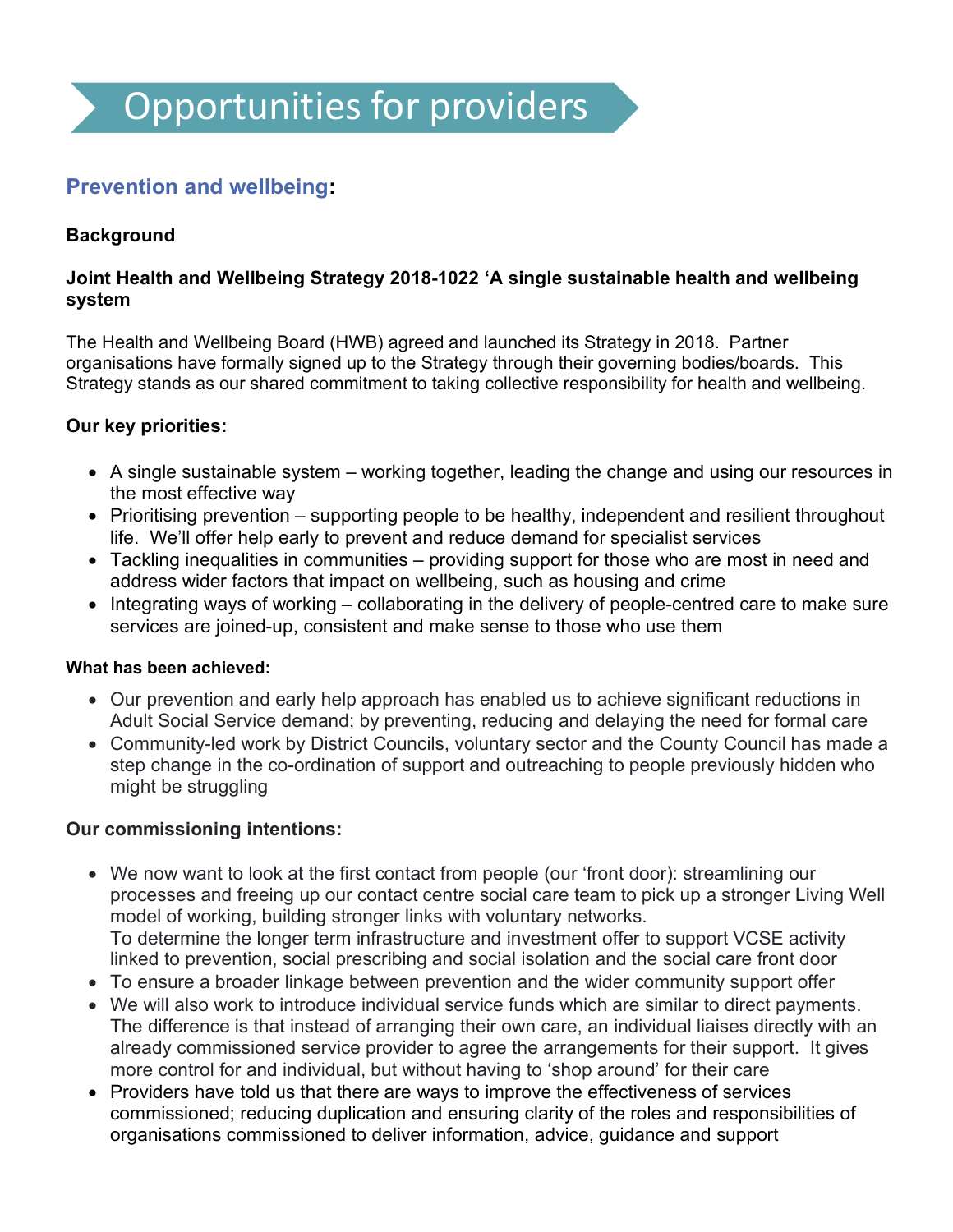## **Market Opportunities**

We want to:

- Work with our partners to re-shape and refocus our approach to supporting people upon their initial contact with Adult Social Services
- Work with local VCSE organisations keen to expand services that support prevention and early help delivered through a network of community connectors and local voluntary and community organisations who are supported by smarter information such as the Norfolk Directory
- Work with providers to review the effectiveness of services currently commissioned looking at opportunities to reduce duplication and freeing up capacity to support current identified commissioning gaps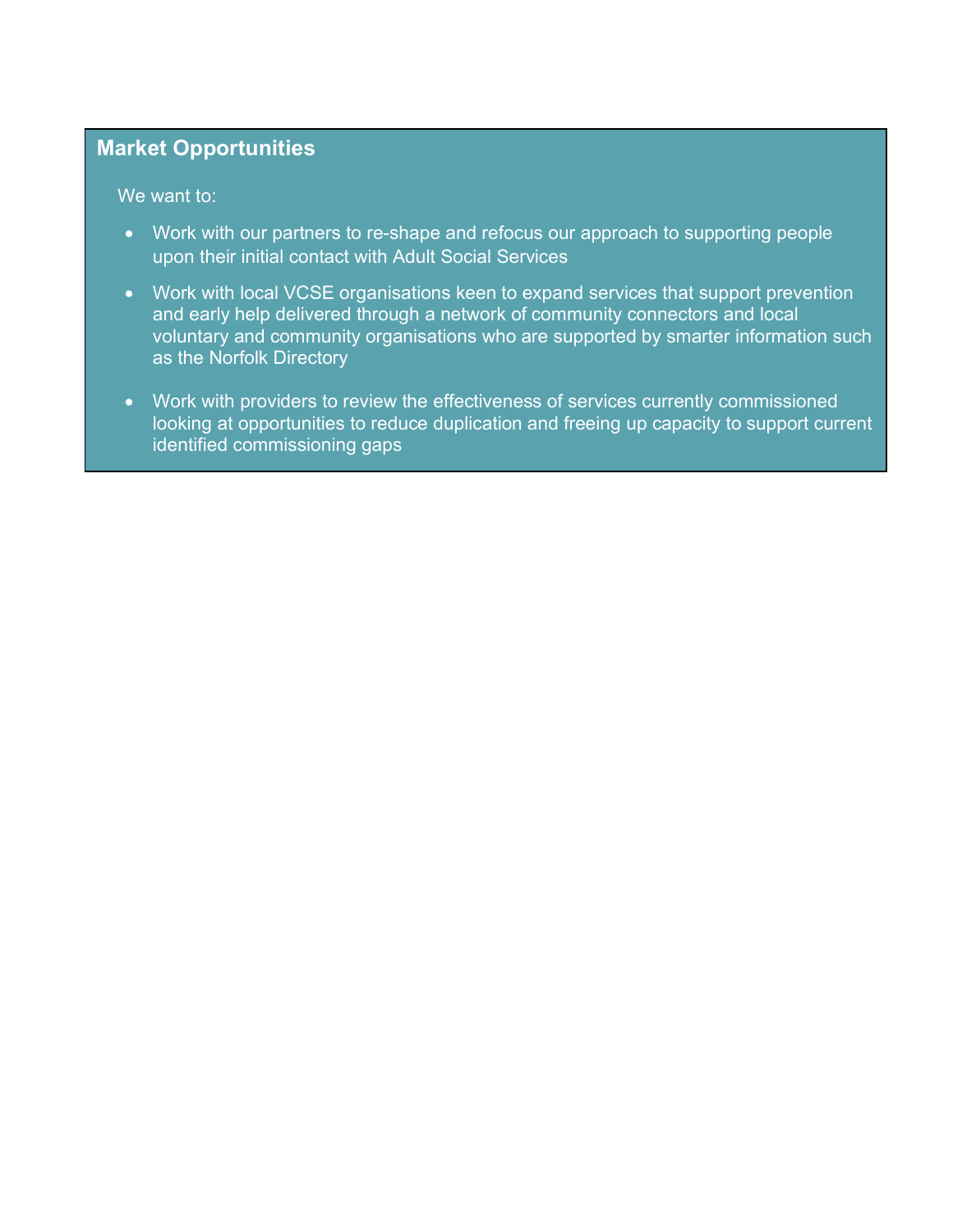## **Working age adults: Mental Health**

#### **Population**

The Norfolk and Waveney Adult Mental Health Strategy 2019 identified an overall prevalence of approximately 140,000 people living with some form of mental ill health. As would be expected the prevalence of severe mental illness including psychosis is higher in more urban areas with Norwich and Great Yarmouth & Waveney being above the national average for both severe mental illness and psychosis. Norwich has a suicide rate that is approximately 50% higher than the national average. In the more rural areas the prevalence of dementia is higher given the older population profile of the North, South and West Norfolk areas.

There are higher levels of un-met across Norfolk compared with the national average. This need is driven by high levels of unmet need relating to common mental illness. The number of people with common mental illness is expected to grow at about 1.4% year on year meaning that the unmet need gap will widen. Improving Access to Psychology (IAPT) services across the whole of Norfolk have waiting times and recovery rates below the national average and Norfolk is one of the highest areas in the county for GP prescribing of anti-depressants.

1,354 people with mental ill health are currently being funded by Norfolk County Council. 39% of these people are receiving some form of accommodation-based support with nearly 60% of people residing in residential or nursing home provision.

It is estimated that each year approximately 20 young people will transition into adult mental health services from children's services

#### **Current services and spend**

The current mental health system in Norfolk is characterised by a shortage of accommodation with support. The mental health social care workforce faces significant challenges with recruitment and retention issues with average staff turnover rates of c45% per annum. The quality of care at home providers that support people with mental ill-health is poor with only 65% of providers rated good or outstanding. Attracting home care providers into our local market with expertise in enabling and supporting people with mental health problems to recover and manage their conditions should be a priority. In addition, there needs to be more focus on training all home care staff to engage and work positively with people with common mental disorders.

Specialist training can be accessed via the European Social Fund (ESF) funded Developing Skills in Health and Social Care programme.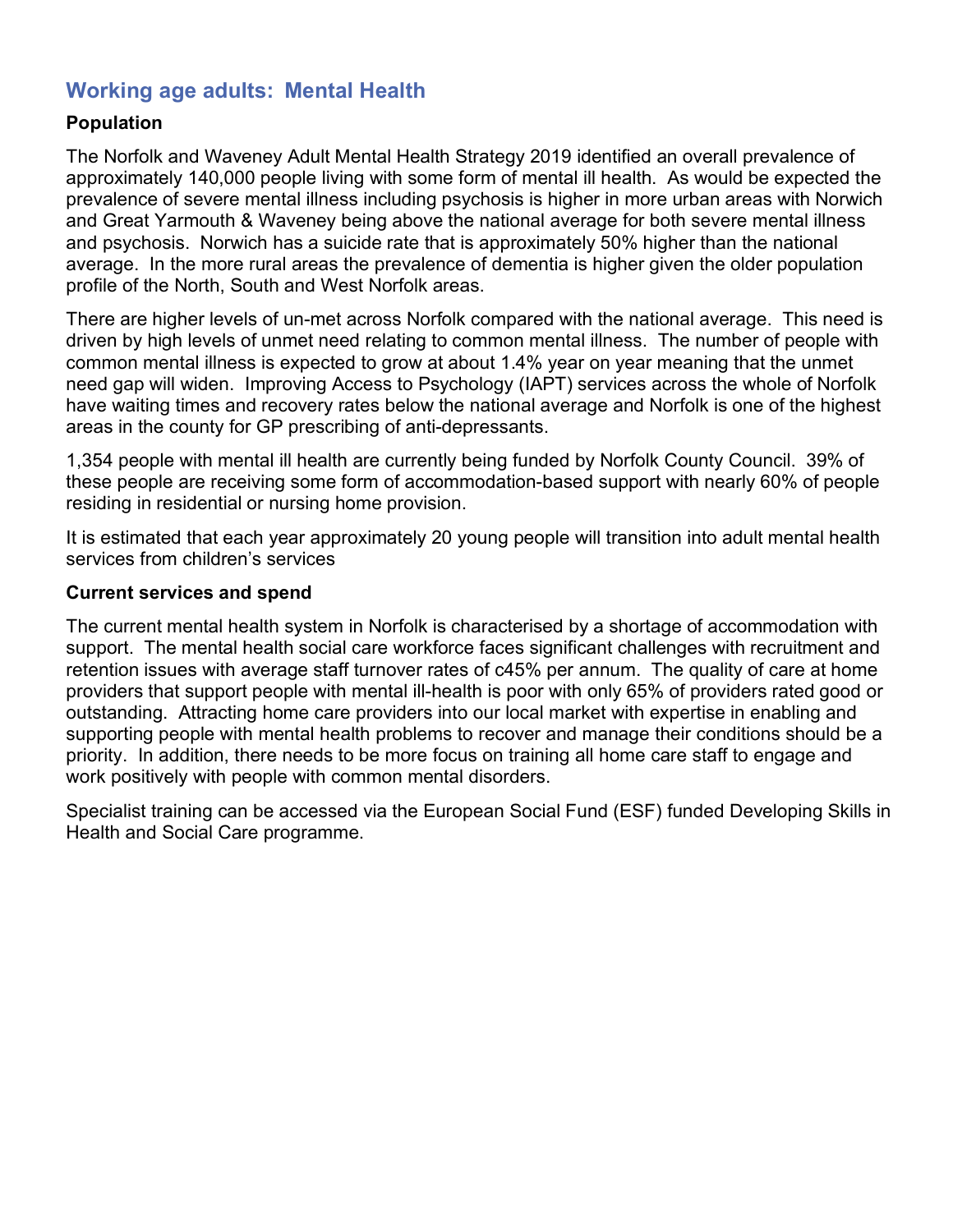#### A summary of the service types commissioned for people with mental ill-health and the spend incurred during 2019-20 is detailed below.

Mental Health 18+ Services - Main Norfolk County Council Accredited Services

|                                | £                   |                      | 噩<br>鬸<br>Accredited                            | 3. Number of NCC   4. Number of NCC   Locations (if CQC<br><b>Accredited</b> | <b>Quality</b><br>5.% of These MH<br><b>Registered and</b> |
|--------------------------------|---------------------|----------------------|-------------------------------------------------|------------------------------------------------------------------------------|------------------------------------------------------------|
|                                | 1.NCC Spend on      |                      | 2. Number of NCC Locations Where   Places Where |                                                                              | <b>Inspected) Rated</b>                                    |
|                                | MН                  | <b>Funded MH</b>     | <b>Location is MH</b>                           | <b>Location is MH</b>                                                        | <b>Good or</b>                                             |
|                                | <b>Commissioned</b> | <b>Service Users</b> | <b>Registered Aug</b>                           | <b>Registered Aug</b>                                                        | <b>Outstanding at</b>                                      |
| <b>Service Type</b>            | Services 2019-20    | 2019-20              | 2020                                            | 2020                                                                         | 01/08/2020                                                 |
| <b>Residential Care Home</b>   | £12,860,669         | 290                  | 69                                              | 1,192                                                                        | 79.4%                                                      |
| <b>Nursing Home</b>            | £1,323,706          | 36                   | 13                                              | 392                                                                          | 69.2%                                                      |
| Housing with Care*             |                     |                      | 9                                               | 338                                                                          | 88.9%                                                      |
| Supported Living *             | £2,272,794          | 211                  | 43                                              | 263                                                                          | 100.0%                                                     |
| Shared Lives (Adult Fostering) |                     |                      | 1                                               |                                                                              | 100.0%                                                     |
| <b>Home Care</b>               | £1,045,729          | 359                  | 60                                              |                                                                              | 64.9%                                                      |
| Day Services                   | £2,611,485          | 578                  | 55                                              |                                                                              |                                                            |
| <b>Direct Payments</b>         | £847,471            | 140                  |                                                 |                                                                              |                                                            |

\*The care types within supported housing accessed by this client group

 Many homes are registered for both working age adults and adults over the age of 65 between the rate of accredited places and the number of NCC funded MH clients.

Traditionally Norfolk has had relatively high numbers of individuals of working age with mental illhealth.

The envisaged benefits for individuals and for health and social care in getting this right are that more people will be able to access the right service, at the right time enabling people to remain well and continue to live as independently as possible. The result being improved outcomes for them as individuals and the system as a whole.

In response to the COVID crisis the following key areas were prioritised during the first part of 2020/21:

- Provision of additional mental health residential care provision to support NSFT and social care to safely discharge people from psychiatric acute wards who are medically fit for discharge
- Linking regularly with our providers to understand where people are at most risk of neglect through disruption of face to face community support
- Highlighting innovative practice from our community providers in using digital and other methods to maintain contact with and continue to support people during lockdown. As lockdown restrictions have eased there has been a focus on understanding provider's plans to move towards face to face community support and reopening day services safely again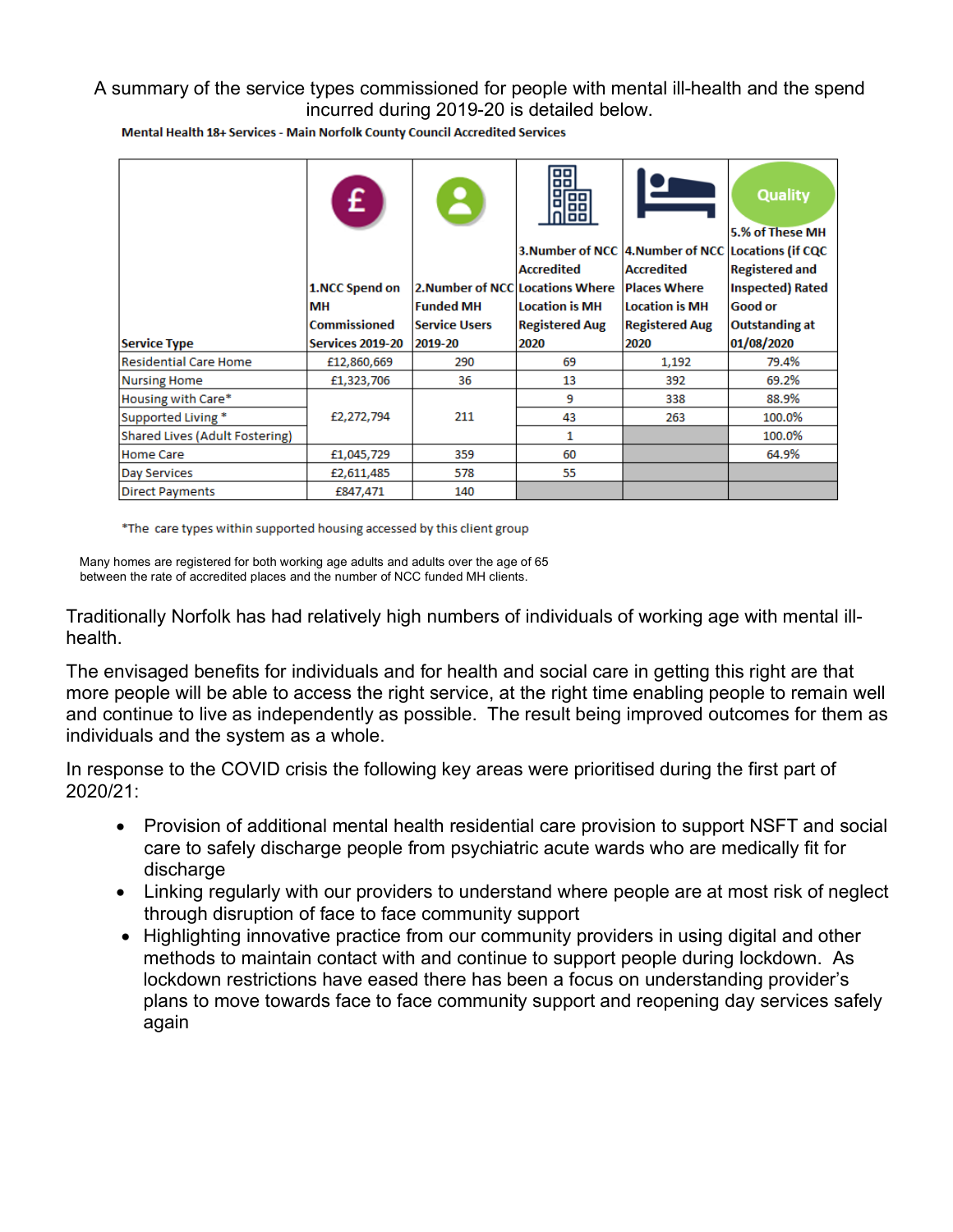#### **Market opportunities**

The outline requirement over the next 3 years for people with serious mental illness is:

- Around 24 units of supported living including long term accommodation and support for people with severe enduring problems, step down schemes following crisis and dedicated provision for young people with enablement support
- Around 20 units of supported housing or other move on accommodation to which visiting support could be provided to enable effective pathways to independence
- To support the development of the housing approach commissioners are looking to establish a framework agreement to identify social care providers that are willing to work with us on this programme. There will also be a need for close collaboration between social care mental health commissioners, CCG commissioners, Norfolk and Suffolk Foundation Trust, district councils, developers and housing providers to deliver these schemes, and to build on current community support to make sure that there is both accessible preventative support and recovery focused care for people with serious mental illness
- to work with our employment support services to offer up work experience placements, apprenticeships or employment to people with lived experience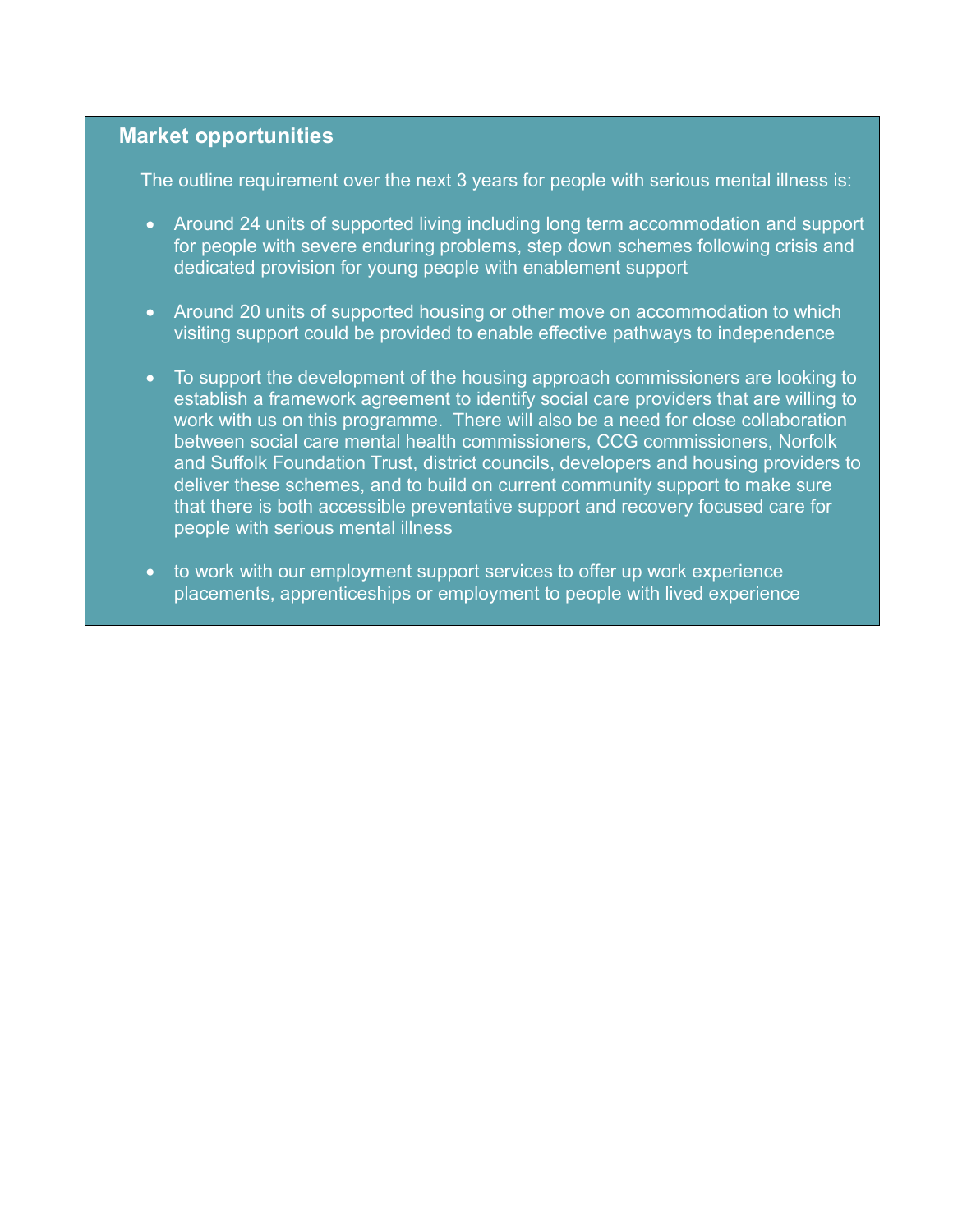## **Working age adults: Learning Disabilities**

#### **Vision**

#### *That all people with a learning disability have the ambition, choice and opportunity to be equal members of the Norfolk community.*

#### **Population**

It is estimated that there are 17,284 adults with a learning disability who are residents of Norfolk; 73% of these adults are aged between 18-64 years. Of these adults 3% have Downs Syndrome, 41% also have autistic spectrum disorder and 3% have complex behaviours.

The majority of people with a learning disability aged 18-64 are assessed as having a mild learning disability (77%); this increases to 87% for the over 65 age group. The number of people with a learning disability in older age groups is growing. People with a learning disability are living longer and are more likely to develop illnesses associated with old age. People with a learning disability are at far greater risk of developing dementia as they get older compared with the general population. There was a 6.9% increase in people with a learning disability aged over 65 between 2017 and 2020.

The Council currently funds 2,874 adults with a learning disability to access the services and support that they require – 726 of these adults receive a direct payment.

It was estimated that during 2020, 71 young people with a learning disability would transition from children's services into adult services.

Norfolk still has 36 adults in specialist hospital provision that we are wanting to discharge back into community based services in Norfolk. People tell us that they want to live as close as possible to their families. Where very specialist provision is required this might not always be possible, but this will be a guiding principle for the Council.

#### **Current services**

The table below details the current services and spend funded by Norfolk County Council for learning disability and autism.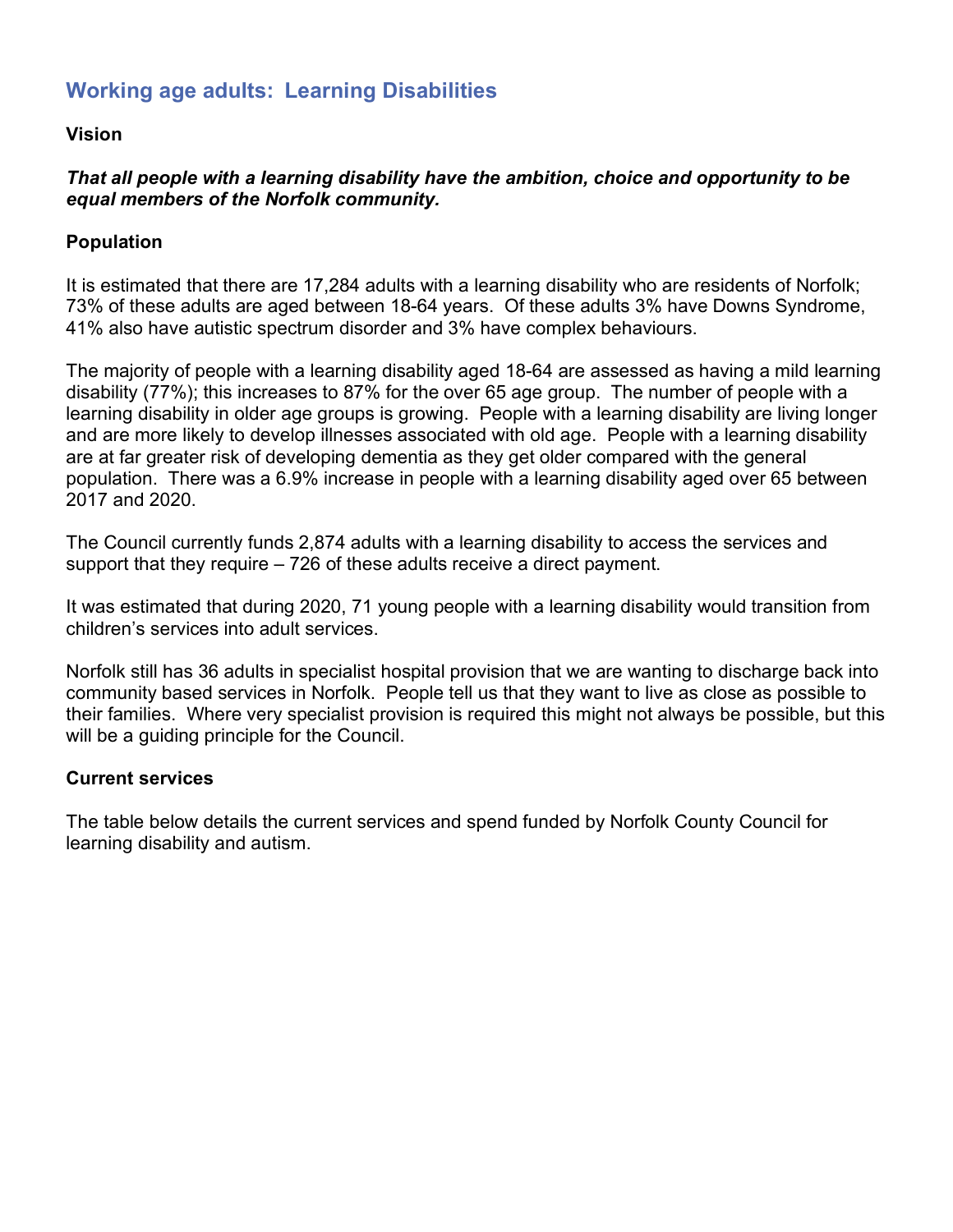Learning Disability and Autism 18+ Services - Main Norfolk County Council Accredited Services

|                                 | £                         | $\mathbf{R}$         | 噩<br>鬸<br><b>Accredited</b>                               | 3. Number of NCC   4. Number of NCC   Locations (if CQC<br>Accredited | <b>Quality</b><br>5.% of These LD<br><b>Registered and</b> |
|---------------------------------|---------------------------|----------------------|-----------------------------------------------------------|-----------------------------------------------------------------------|------------------------------------------------------------|
|                                 | 1.NCC Spend on            | <b>Funded LD</b>     | 2. Number of NCC Locations Where<br><b>Location is LD</b> | <b>Places Where</b>                                                   | <b>Inspected) Rated</b><br><b>Good or</b>                  |
|                                 | LD<br><b>Commissioned</b> | <b>Service Users</b> | <b>Registered Aug</b>                                     | <b>Location is LD</b><br><b>Registered Aug</b>                        | <b>Outstanding at</b>                                      |
| <b>Service Type</b>             | Services 2019-20          | 2019-20              | 2020                                                      | 2020                                                                  | 01/08/2020                                                 |
| Residential Care Home           | £47,772,777               | 803                  | 117                                                       | 1,171                                                                 | 77.9%                                                      |
| <b>Nursing Home</b>             | £663,485                  | 13                   | 13                                                        | 357                                                                   | 76.9%                                                      |
| Housing with Care*              |                           |                      | 4                                                         | 150                                                                   | 100.0%                                                     |
| Supported Living*               | £35,226,656               | 906                  | 197                                                       | 553                                                                   | 100.0%                                                     |
| Shared Lives (Adult Fostering)* |                           |                      | 1                                                         |                                                                       | 100.0%                                                     |
| Home Care                       | £989,034                  | 665                  | 51                                                        |                                                                       | 64.6%                                                      |
| Day Services                    | £16,010,024               | 1,694                | 87                                                        |                                                                       |                                                            |
| <b>Direct Payments</b>          | £9,551,205                | 726                  |                                                           |                                                                       |                                                            |

\*The care types within supported housing accessed by this client group

 Because Mental Health and Learning Disabilities services can cater for older service users in these groups, some register with CQC for Older People to enable them to continue a person's service once they reach 65

As can be seen the vast majority of spend was on accommodation-based care during 2019/20 totaling £83.7m. Norfolk still has a high reliance on residential care for people with learning disabilities and autism with 47% of people in accommodation-based services being in residential and nursing home care.

Over a third of people are accessing day services and currently the majority of these people will access these services for the whole of their adult life.

#### **Our Intentions for learning disability services**

We will:

- be looking in more detail at the needs and aspirations of young people who have been receiving support through children's services as they become adults. We will work with the market to ensure that there is sufficient supply of the services that younger people need and prefer to access in the future
- continue to engage with people with learning disabilities and their families to shape future services
- ensure that the guiding principles and priorities articulated within the co-produced learning disability strategy will guide all future commissioning decisions
- review the services commissioned to ensure that they are delivering what people have told us that they want and offer good value
- be reviewing people's support needs against the level of support currently provided to ensure to ensure that they are accessing the right support at the right time. This might mean that a person's support may be increased or decreased dependent upon the outcome of the reviews or they may move to a new service that is better able to meet their needs
- work closely with people whose services or support might be changing to ensure that this is done well and that people still feel that that they are adequately supported and feel safe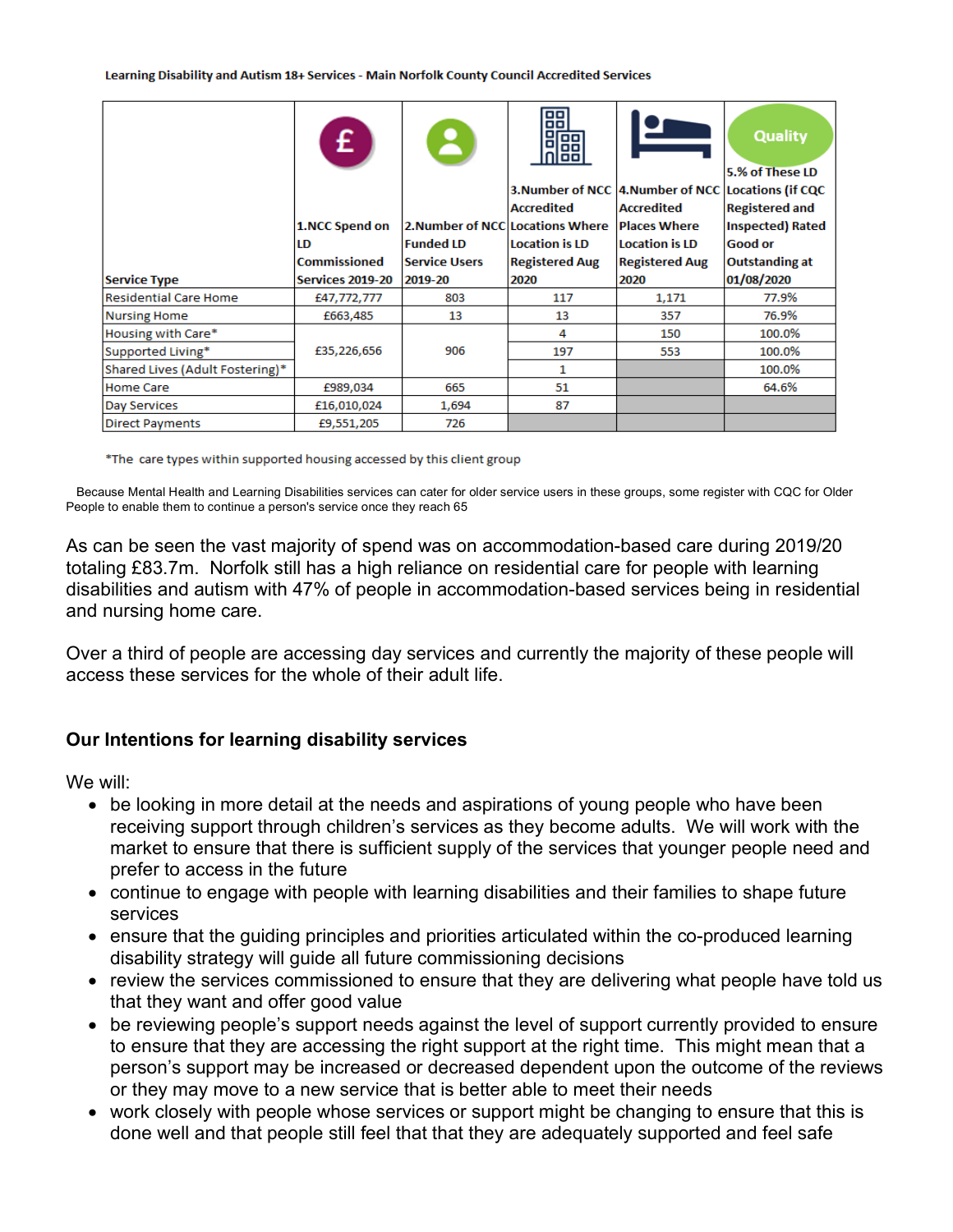- Work with developers and providers to develop new accommodation options that enable people's needs to be met in the least intensive and restrictive way
- Support people to live in Norfolk unless there is a good reason to live elsewhere. This includes consideration of people who are currently living outside of Norfolk
- Continue to review day service models ensuring that people with the potential to realise their goals for employment, further education, training or apprenticeships will be supported to do so
- Establish a supported living forum and a residential provider forum to work with providers to ensure that services evolve to deliver the type of care and support that people want to access
- roll out a county-wide programme of positive behavior support training for residential and supported living providers. There is an expectation that providers will engage in this programme and support their staff to develop the capabilities needed. It will become a contractual requirement in the future
- Work with providers to embed the Core Capabilities Framework for Supporting Autistic People and Core Capabilities Framework for Supporting People with a Learning Disability, within their services. These will soon become mandatory training for the health and care sectors

#### **Market Opportunities:**

We want to work with developers and providers:

- during 2021-22 to scope how we can implement individual service funds to offer individuals more control over how they work with a provider to use their personal budget to meet the outcomes in their support plan
- to develop new accommodation based services that will support more people to be as independent as possible
- to review the existing supported living options to ensure that they meet the needs of people now and in the future
- to review the shared lives model to look at opportunities for providers to have more of a focus on enablement, supporting young people moving back to Norfolk from residential schools and to deliver respite support
- to explore opportunities for the development of crisis placements that are not in hospitals or in residential homes that people can access when their current accommodation is not meeting their needs
- to work with providers to review the existing day opportunities model to have more of a focus on supporting people to achieve their personal goals such as getting a job
- to work with our employment support services to offer up work experience placements, apprenticeships or employment to people with a learning disability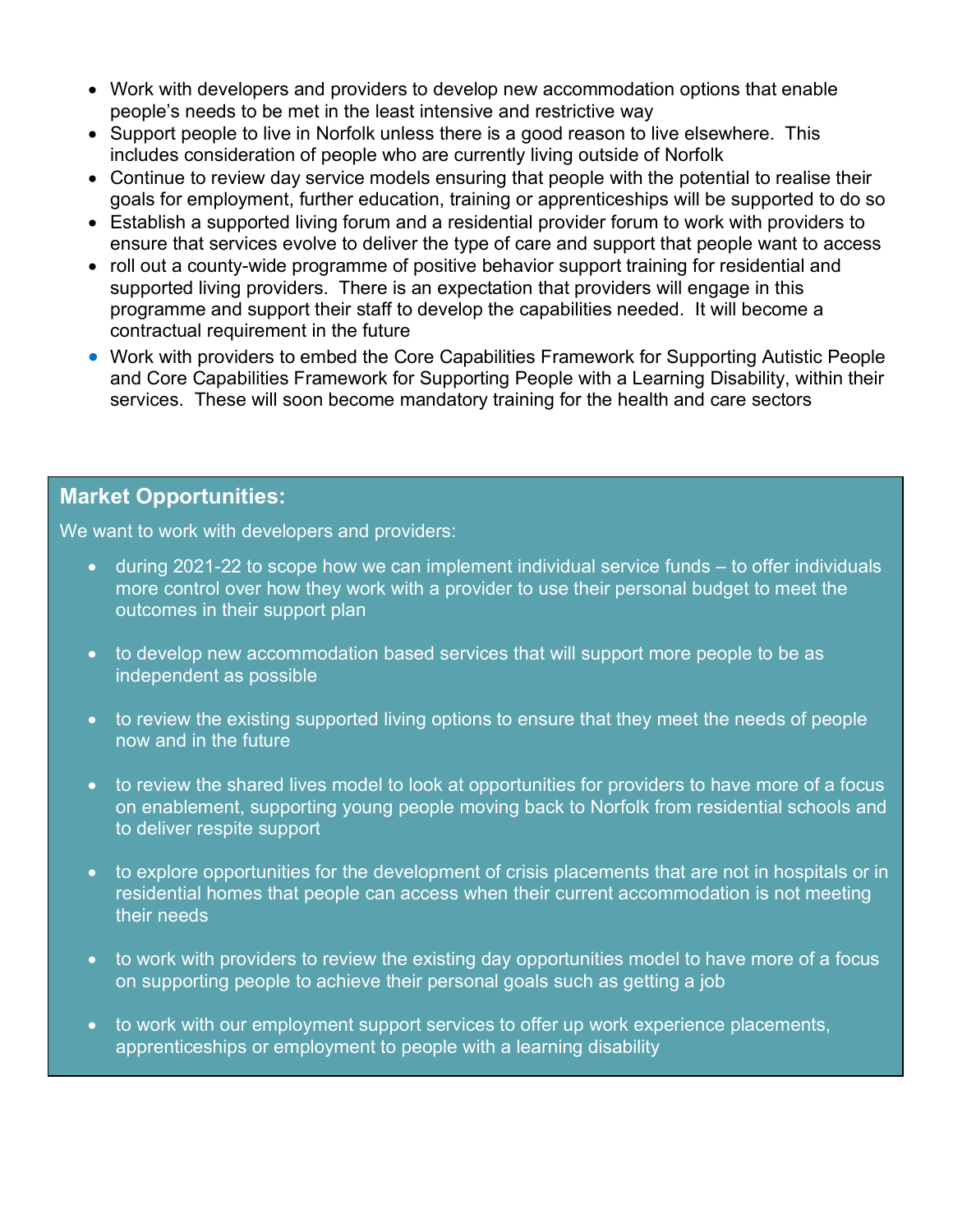## • **Working age adults: Autism:**

#### **Vision**

*All autistic people, their parents/carers are accepted, understood and treated as equal members of the community. That there is greater awareness and understanding of autism by people that live and work in Norfolk. That this understanding will enable autistic people to have the same opportunities as everyone else to live a fulfilling and rewarding life and achieve their life's ambitions.*

#### **Population**

Around 1.4% of the population in the UK are living with autism – that is around 700,000 people. For Norfolk this means that there are approximately 10,000 people with autism of which almost 8,000 are adults.

The National Autism Self Assessment in December 2018 identified that 587 autistic adults had been assessed and met the social care eligibility criteria. Of these 415 had autism and a learning disability while 70 had autism and were in receipt of treatment for mental ill-health.

Employment opportunities for people with autism are poor with only 3.12% of autistic people in employment.

#### **Current services**

Autism Anglia provide a day service in Dereham, and a majority of people access Asperger's East Anglia via a direct payment and Norfolk County Council offer the employment service available to autistic people.

It is not currently possible to identify the specific services supporting people with autism across Norfolk. Support packages are either set up by the mental health team or by the learning disability team and the only way to identify specific services and spend is to go through individual records. This is something that we will be working with teams to address for future editions of the market position statement. This work will enable us to get a better understanding of the support options available to people and to review whether they are delivering the outcomes that people want.

#### **Impact of COVID**

The Covid outbreak and the lockdown which accompanied it in the first half of 2020 all face to face assessments were stopped and the review of Autism Service Norfolk delayed. During Covid the priorities were to work with the provider to put in place an alternative approach to deliver a diagnostic service with pre and post support.

#### **Intentions**

- The Norfolk All Age Autism Strategy 2019-2024 'My Autism, Our Lives, Our Norfolk identifies several priorities, including those for improving adult social care, which we will take forward
- We will continue to support the work of the Norfolk Autism Partnership Board and various working groups to ensure that all of our strategies and commissioning action plans articulate the offer and approach for autistic people
- We will engage with autistic people and their families to shape future services. Ensure the principles and priorities articulated within the co-produced autism strategy and through the Norfolk Autism Partnership guides all future commissioning decisions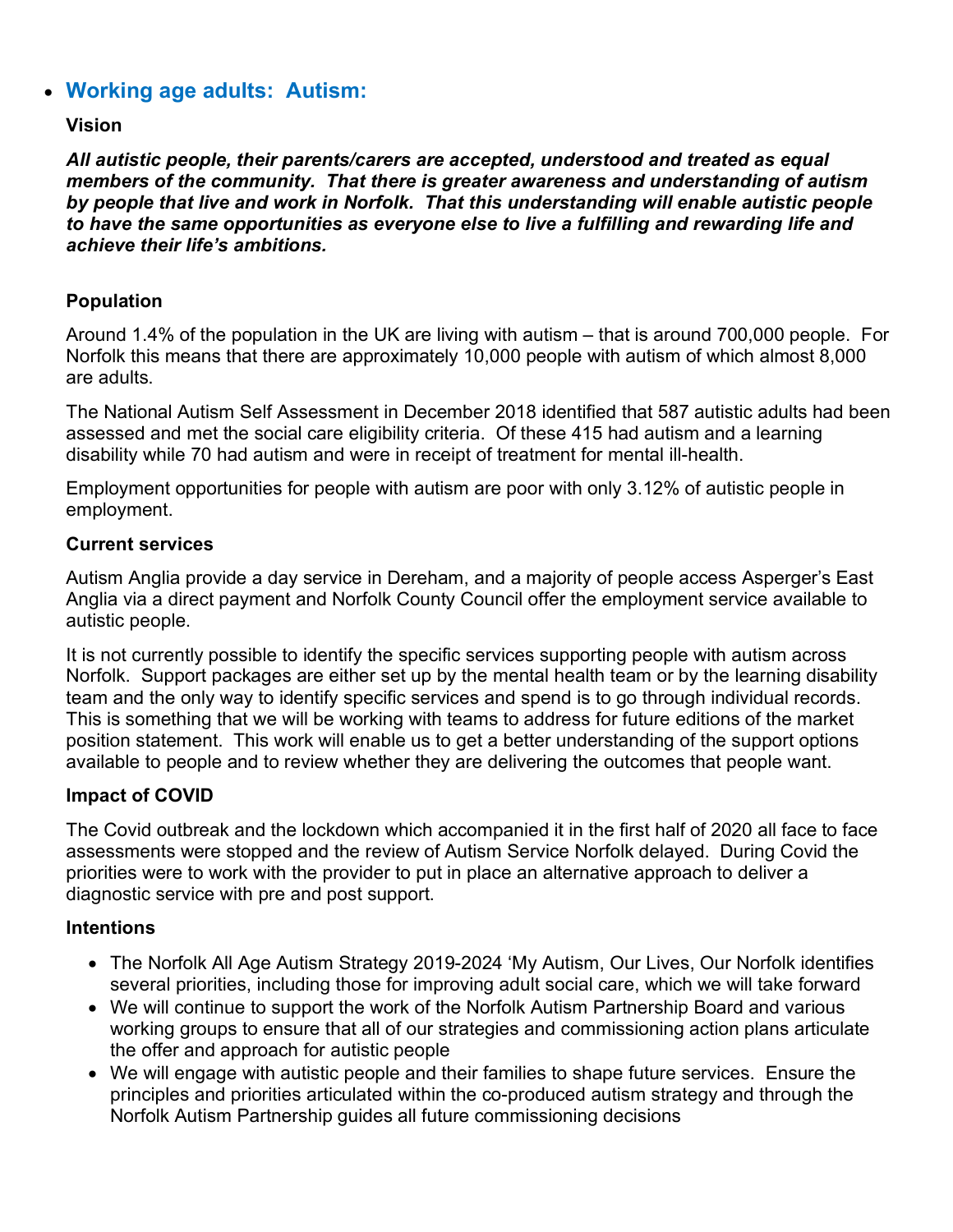- We will identify the specific services supporting autistic people across Norfolk to scope commissioning intentions to ensure that they are delivering what people have told us that they want
- Review the approach to assessment the social care needs of autistic people in Norfolk, to ensure staff are appropriately trained and placed to assess and meet the needs of autistic people
- Continue the roll out of a county-wide autism training exercise for staff within NCC and across adult providers, to raise awareness of autism, enable providers to put in place reasonable adjustments for autistic people to access support and actively engage and participate. The coproduced autism training is in line with the Core Capabilities Framework for Supporting Autistic People, that is currently essential training for all of Norfolk County Council staff
- Review the gateway for adult autism diagnosis with pre and post diagnosis support. This will include the recommendations of the clinical review to improve waiting times, transition and the support provided to enhance the experiences of those on the diagnosis pathway
- Work with children and young people commissioners to develop integrated Neurodevelopmental disorders (NDD) pathways
- Understand the need and review capacity required to develop new housing based services for people with complex autism
- Develop specialist community services that reflect the needs of autistic people and support timely discharge and prevent admissions
- Work with developers and providers to develop accommodation options that enable autistic people's needs to be met in the least intensive and restrictive way
- Looking in detail at the needs of young people who receive support through children's services as they become adults and work with the market to ensure that there is sufficient supply of the services that younger people need and prefer to access in the future
- Work alongside the review of day service models to ensure that autistic people with the potential to realise their goals to live independently, employment, further education, training or apprenticeships will be supported to do so
- We will scope opportunities for the use of specialist autism apps such as Brain in Hand to help people to support themselves reducing the reliance on others including their family carers

#### Market Opportunities

- To work with developers and providers in the development of 3 new schemes to support complex needs, including short term accommodation to prevent hospital admission.
- We want to encourage providers who are skilled in autism to deliver services in Norfolk.
- We want to encourage providers to support the use of autism apps such as Brain in Hand with their clients helping to reduce anxiety and preventing the person moving to crisis.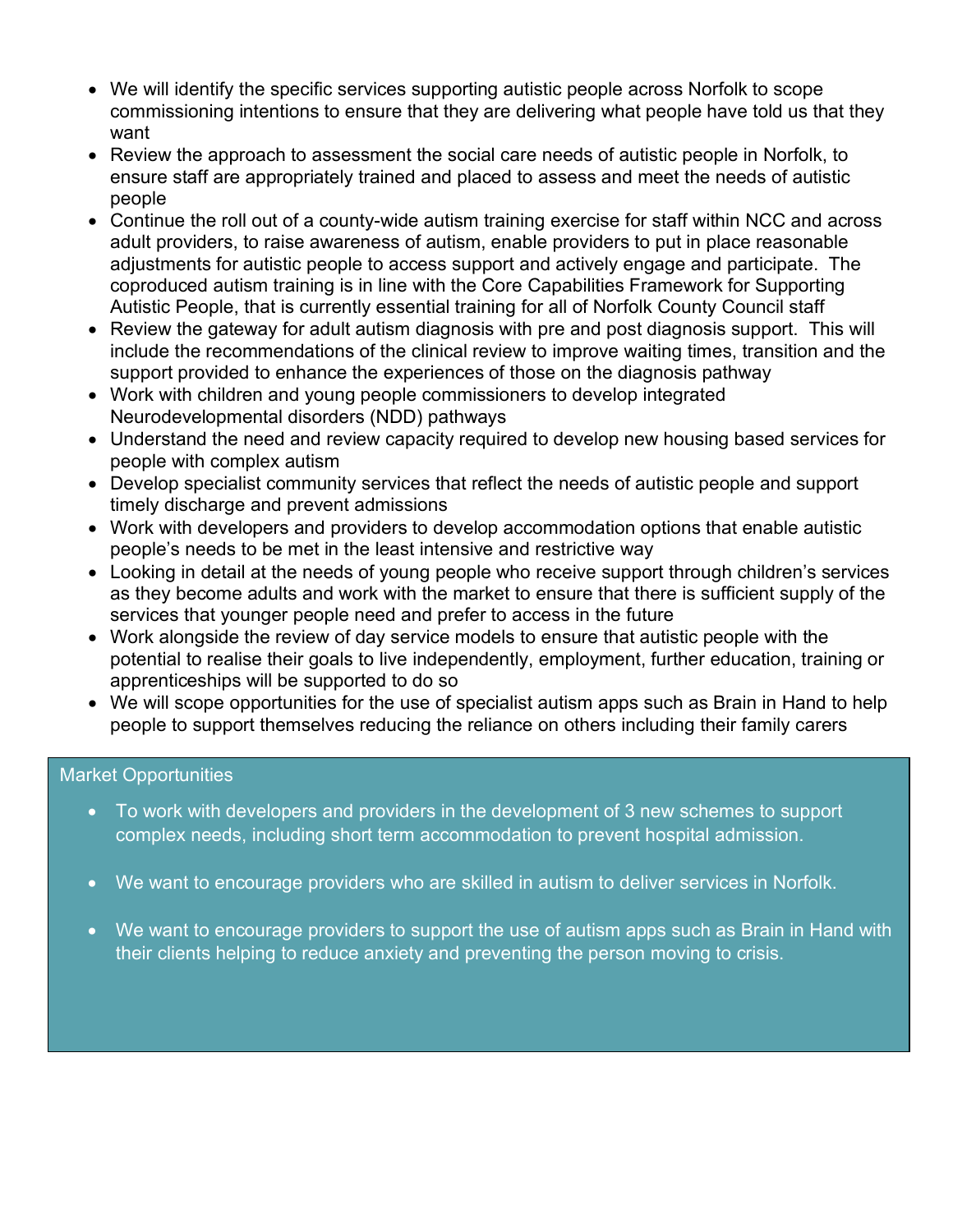## **Physical Disabilities**

#### **Current Services**

The table below details the number of people funded by Norfolk County Council and the spend in 2019/20.

|                                 | £                       |                                  | 噩<br>8<br>躙<br><b>Accredited</b> | 3. Number of NCC   4. Number of NCC   Locations (if CQC<br>Accredited | <b>Quality</b><br>5.% of These PD<br><b>Registered and</b> |
|---------------------------------|-------------------------|----------------------------------|----------------------------------|-----------------------------------------------------------------------|------------------------------------------------------------|
|                                 | 1.NCC Spend on          | 2. Number of NCC Locations Where |                                  | <b>Places Where</b>                                                   | <b>Inspected) Rated</b>                                    |
|                                 | <b>PD</b>               | <b>Funded PD</b>                 | <b>Location is PD</b>            | <b>Location is PD</b>                                                 | <b>Good or</b>                                             |
|                                 | <b>Commissioned</b>     | <b>Service Users</b>             | <b>Registered Aug</b>            | <b>Registered Aug</b>                                                 | <b>Outstanding at</b>                                      |
| <b>Service Type</b>             | <b>Services 2019-20</b> | 2019-20                          | 2020                             | 2020                                                                  | 01/08/2020                                                 |
| <b>Residential Care Home</b>    | £5,870,915              | 146                              | 70                               | 1,340                                                                 | 79.7%                                                      |
| <b>Nursing Home</b>             | £3,332,917              | 86                               | 41                               | 1,733                                                                 | 76.9%                                                      |
| Housing with Care*              |                         |                                  | 11                               | 406                                                                   | 90.9%                                                      |
| Supported Living *              | £1,150,340              | 78                               | 29                               | 71                                                                    | 100.0%                                                     |
| Shared Lives (Adult Fostering)* |                         |                                  | 1                                |                                                                       | 100.0%                                                     |
| <b>Home Care</b>                | £6,296,754              | 1,309                            | 80                               |                                                                       | 64.9%                                                      |
| Day Services                    | £1,774,682              | 493                              | 80                               |                                                                       |                                                            |
| <b>Direct Payments</b>          | £8,919,607              | 805                              |                                  |                                                                       |                                                            |

#### Physical Disabilities 18+ Services - Main Norfolk County Council Accredited Services

\*The care types within supported housing accessed by this client group

In 2019/20 we developed and launched the in house Direct Payments Support Service. This new service has enhanced the support offer for people with disabilities who live in their own accommodation, employ their own carers and with help manage their own care needs.

The range of provision and choices for people with relatively complex physical disabilities however still remains limited in Norfolk. People with physical disabilities who have funded care needs (1,749) aged 18-64 are predominantly housed in the following ways:

- In private housing (parental home, private renting, social housing) with a permanent homecare service, direct payments for home care or day care support
- In permanent residential care with a limited number of providers
- In housing with care many people are in their 50s and 60s
- In supported living schemes, but there are only 17 units and none in North or East Norfolk

One of the consequences is that Adult Social Care funds a number of relatively high cost packages in care homes.

At the time of the review of provision for people with physical disabilities in 2019/20, there were 199 adults with physical disabilities being supported in residential or nursing care homes. 77% were aged over 50 with many having been on their care packages for some time. The above table suggests that the number of people with physical disabilities in residential and nursing care may have increased in 2019-20.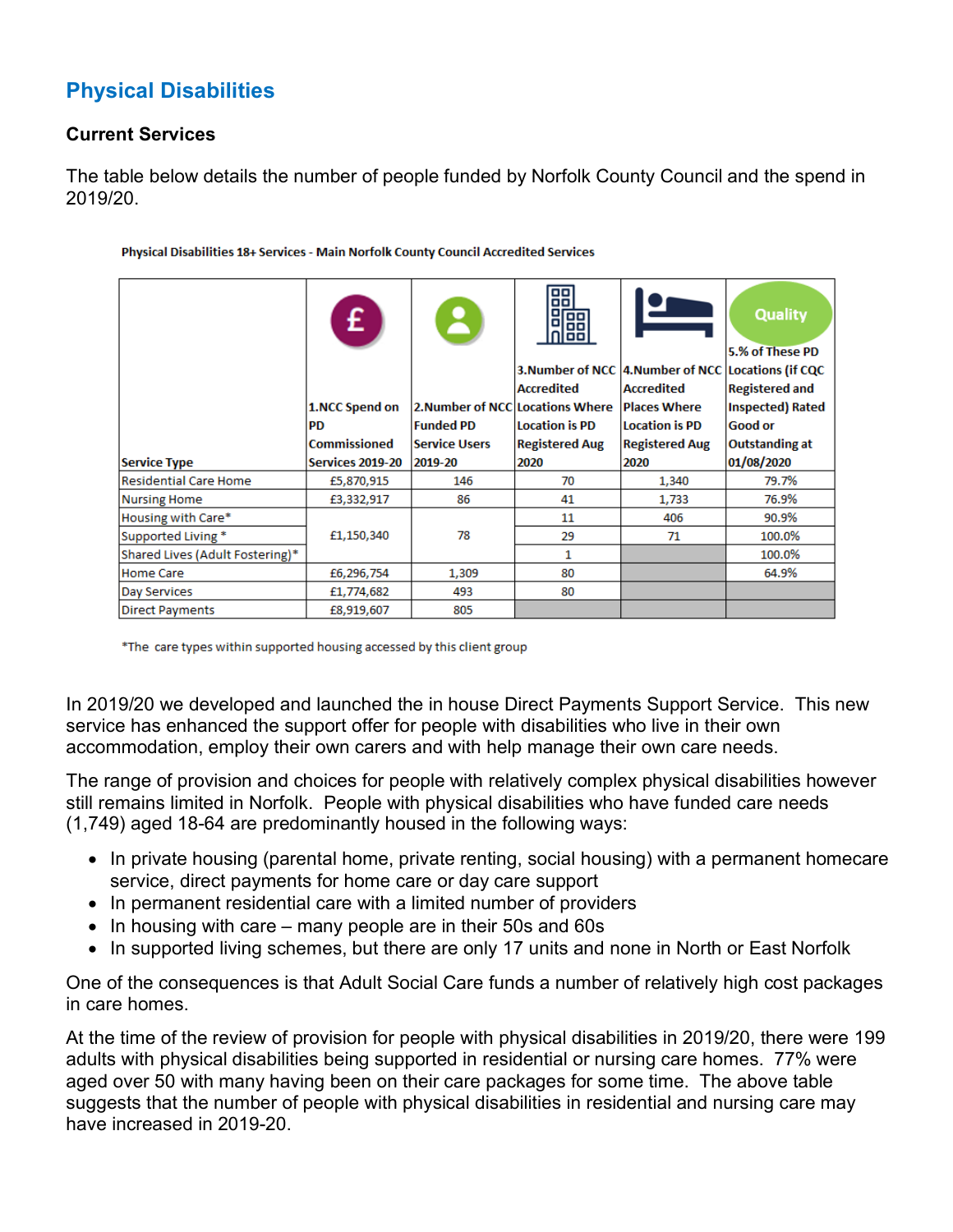This emphasises the importance of transforming the approach to supporting younger people with disabilities so that there are more feasible alternatives to a life in care. Some individuals are also placed out of the county and while this is often to be near family members, in some cases it is because of the lack of accessible suitable local provision.

#### **Impact of COVID**

The Covid outbreak and the lockdown which accompanied it in the first half of 2020 delayed processes to approve commissioning priorities for adults with physical disabilities. During Covid the priorities were to work with providers to ensure that people with physical disabilities continued to be adequately and safely supported and cared for.

This included provision of funding to providers and to individual carers for PPE. In one example of innovative practice a residential care home for people with physical disabilities agreed to support adults with other disabilities (mental health, learning difficulties) to help meet demand. As lockdown eased there has been an emphasis on working with providers towards the safe resumption of some services which were paused including day care for people with physical disabilities.

#### **Commissioning Intentions**

There has now been agreement that along with other commissioning areas for adults of working age, there will be development of housing based alternatives to residential care for people with complex physical disabilities.

The next step is to develop a programme of supported living with social work staff, district councils, care providers, housing developers, disabled people and their families.

The approach will include needs based assessment to project where alternate models of housing and care will be needed over the next 15 years and exploration of cost-effective models of paying for housing and care outside of residential settings.

The resulting provision will use housing and assistive technology to enable more adults with complex disabilities to live independently and well wherever they chose, remaining in control of their homes and care arrangements. It will create accessible homes, neighbourhoods and services which support people to live healthy, fulfilling lives involved with families, friends and contributing to communities.

## **Market Opportunities**

We would like to work with providers to...

- develop supported living schemes in North and East Norfolk.
- develop accommodation options that support people with complex needs to be able to live more independently.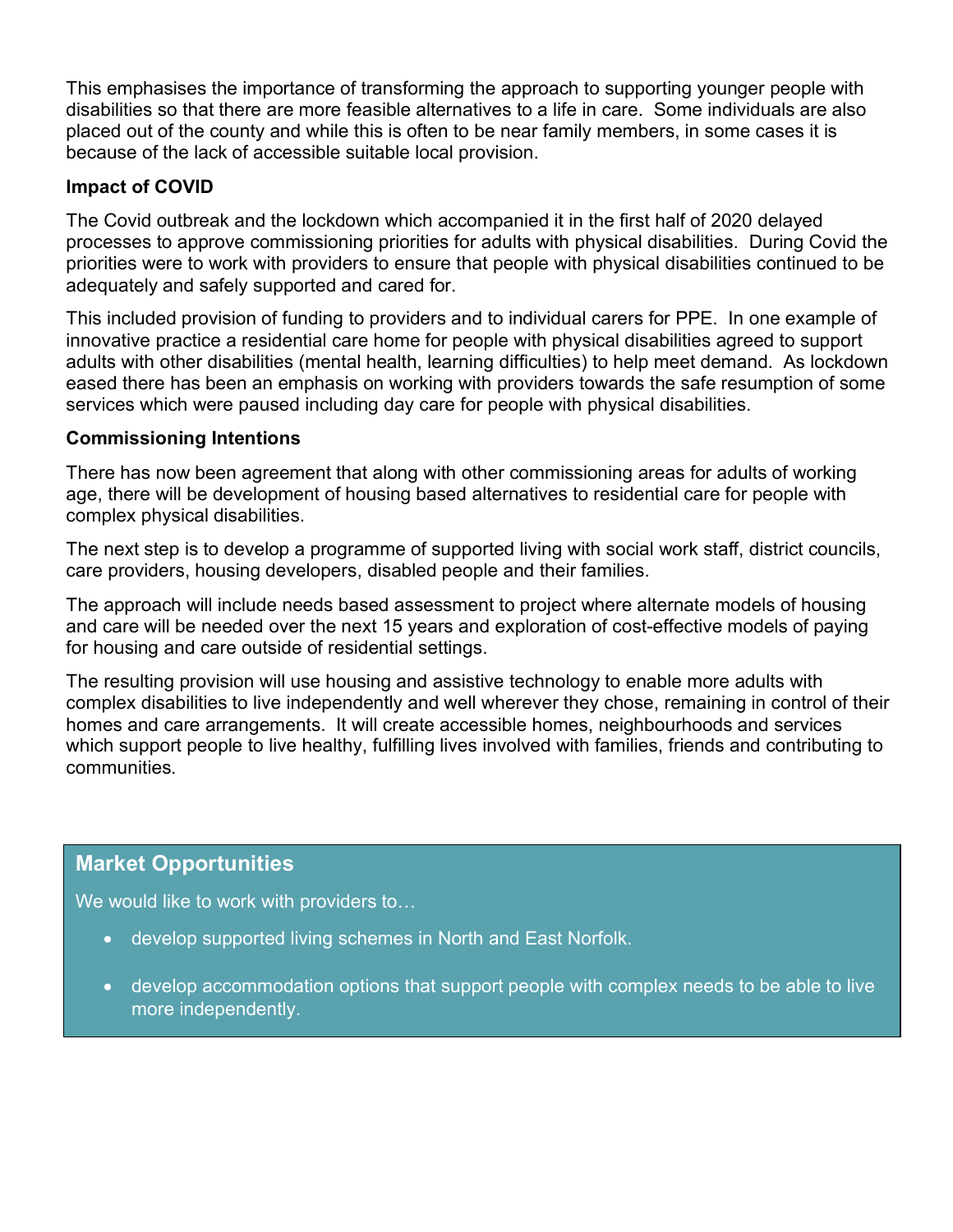## **Home Care – All adults**

#### **Current services**

Home care services are delivered by: 61 framework providers, eight providers funded under a block arrangement and various non framework legacy providers.

Total spend on home care services during 2019/20 was £36.8m; 77% of spend related to older people, 17% physical disabilities clients and c3% each for mental health and learning disability clients.

The map below identifies areas with the highest unmet need.



Recruiting and retaining the staff needed to address the current and expected future levels of unmet needs is a significant challenge. The home care market in Norfolk is characterised by:

- High annual staff turnover and vacancy rate
- High percentage of care workers/registered nurses approaching retirement age
- Large number of EU/outside EU workers employed international recruitment and retention risks
- Gender imbalance: small numbers of male workers
- Lack of skilled workers to provide support for those with higher or challenging needs.

Commissioning intentions:

- To secure a responsive home care market that can meet the growing complexity of people's needs, supporting them to continue living in their own home
- To develop a clear commissioning offer that supports people with a dementia diagnosis at all stages of their life
- To develop a clear reablement offer that covers NFS and Home Care providers
- To Develop a clear approach to the use of direct payments and individual service funds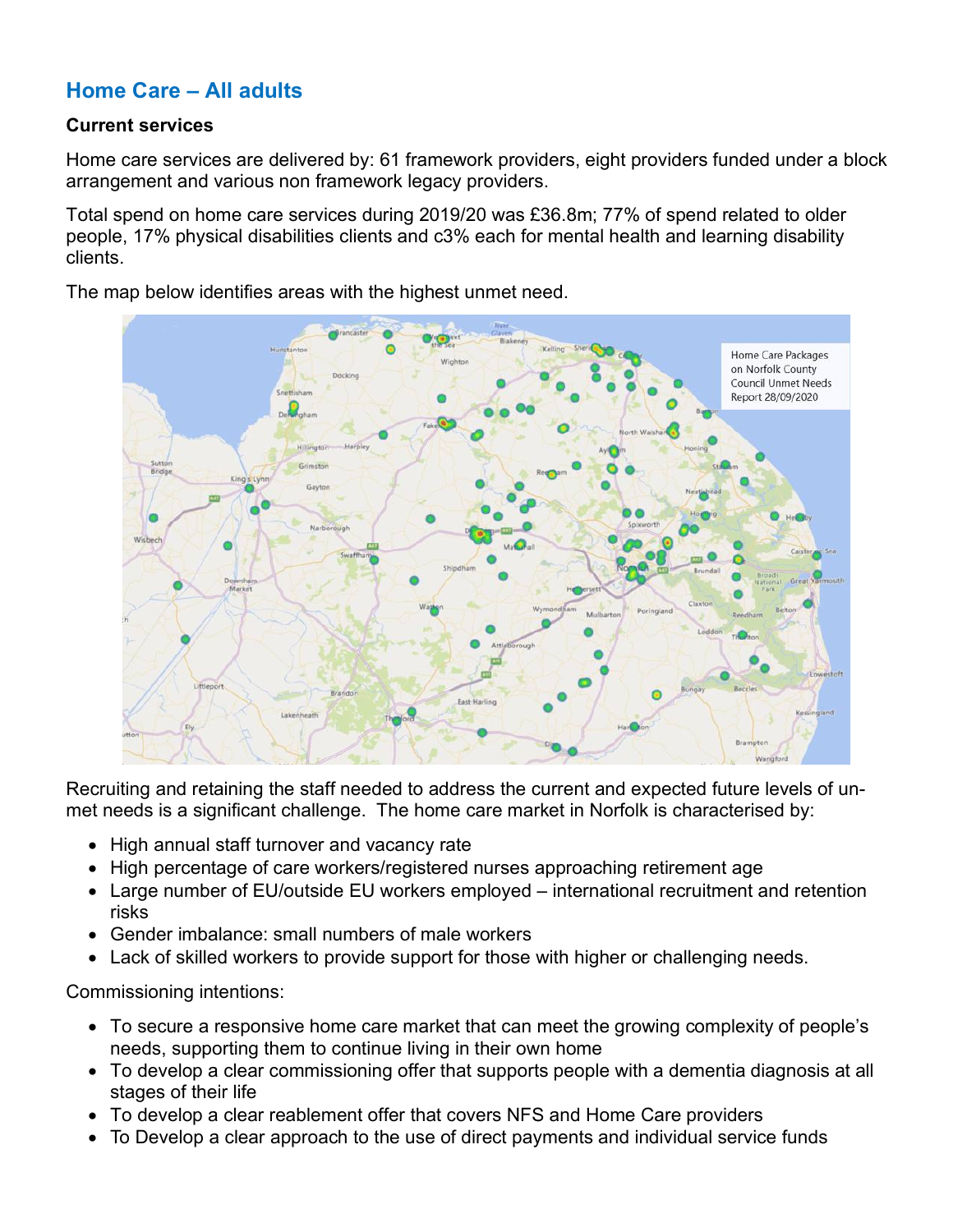• To review the need for night sitting services and develop the commissioning response

## **Market Opportunities**

We would like to work with home care providers on ...

- The development of home support blocks that secure necessary capacity and capability. This will include an improved dementia offer.
- The development of an appropriate outcomes based delivery model with a move away from time and task delivery.
- Scoping employment opportunities/apprenticeships for people with lived experience to become adult social care workers.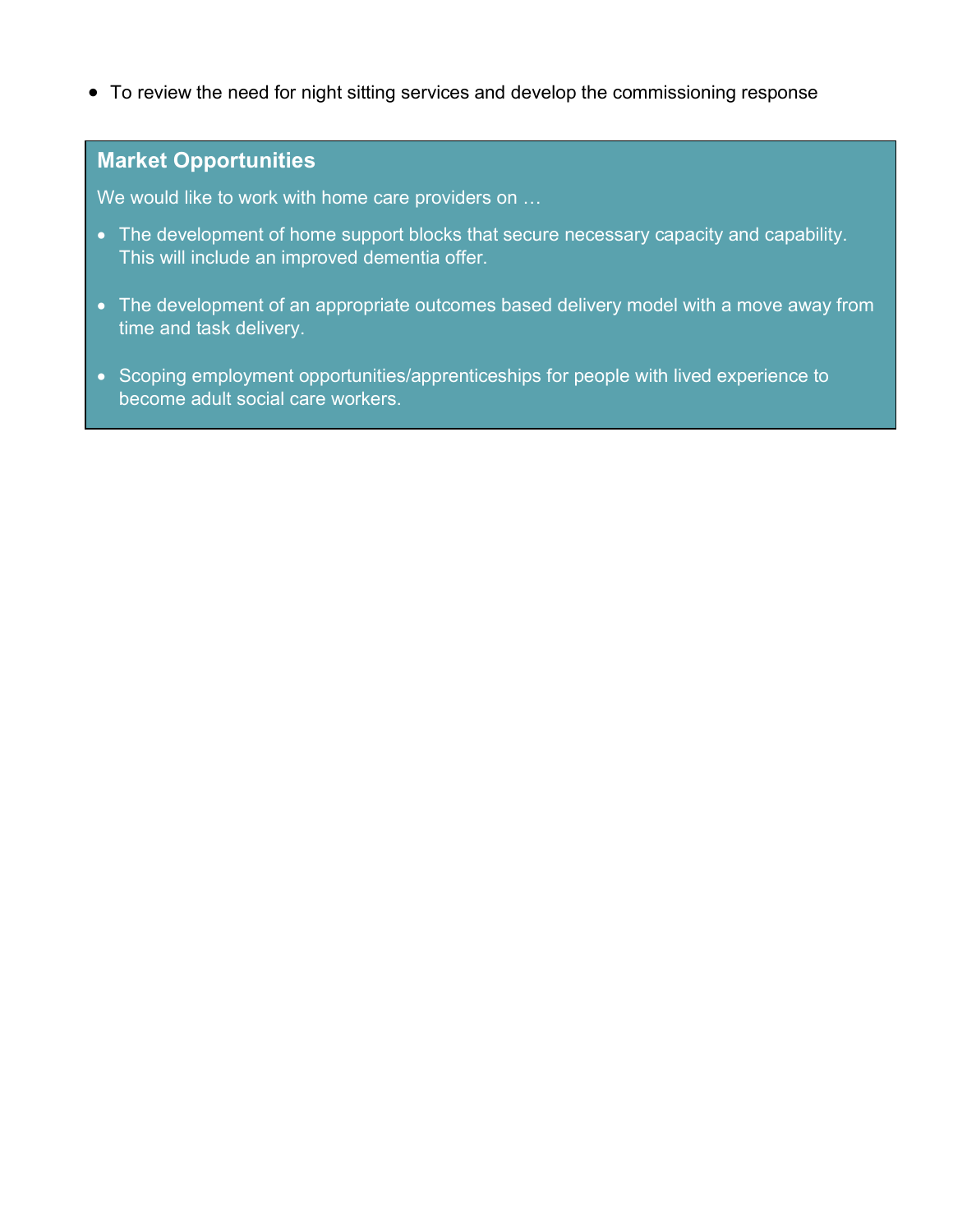## **Older People:**

#### **Population**

The population of Norfolk is older than that of the England average. We can therefore expect over the medium term significantly greater numbers of:

- People living alone with increasing risk of social isolation, loneliness and depression
- People with dementia, other long term conditions and with multiple and complex needs
- Unpaid carers, many of whom will be older people with their own care needs
- The Council is currently funding the care and support of 10,538 older people

#### **Current Services:**

For many older people their care needs are managed informally through support from family, friends and neighbours.

To support people to remain at home people may well access day services or be supported by home care services.

|                                | £.                  | $\mathbf{A}$         | 嘂<br>闘<br><b>Accredited</b>      | 3. Number of NCC 4. Number of NCC Locations (if CQC<br><b>Accredited</b> | <b>Quality</b><br>5.% of These OP<br><b>Registered and</b> |
|--------------------------------|---------------------|----------------------|----------------------------------|--------------------------------------------------------------------------|------------------------------------------------------------|
|                                | 1.NCC Spend on      |                      | 2. Number of NCC Locations Where | <b>Places Where</b>                                                      | <b>Inspected) Rated</b>                                    |
|                                | ОP                  | <b>Funded OP</b>     | <b>Location is OP</b>            | <b>Location is OP</b>                                                    | <b>Good or</b>                                             |
|                                | <b>Commissioned</b> | <b>Service Users</b> | <b>Registered Aug</b>            | <b>Registered Aug</b>                                                    | <b>Outstanding at</b>                                      |
| <b>Service Type</b>            | Services 2019-20    | 2019-20              | 2020                             | 2020                                                                     | 01/08/2020                                                 |
| Residential Care Home          | £97,383,884         | 4,030                | 182                              | 5,805                                                                    | 72.1%                                                      |
| <b>Nursing Home</b>            | £15,873,015         | 671                  | 52                               | 2,577                                                                    | 72.5%                                                      |
| Housing with Care*             |                     |                      | 17                               | 698                                                                      | 94.1%                                                      |
| Supported Living*              | £11,278,234         | 674                  | 29                               | 91                                                                       | 100.0%                                                     |
| Shared Lives (Adult Fostering) |                     |                      | 1                                |                                                                          | 100.0%                                                     |
| <b>Home Care</b>               | £28,439,519         | 5,399                | 86                               |                                                                          | 67.5%                                                      |
| Day Services                   | £2,297,007          | 752                  | 117                              |                                                                          |                                                            |
| <b>Direct Payments</b>         | £5,872,149          | 589                  |                                  |                                                                          |                                                            |

Older Peoples 65+ Services - Main Norfolk County Council Accredited Services

\*The care type(s) within supported housing accessed by this client group

As can be seen in the above table the majority of support delivered to older people is via residential/nursing home provision and home care (around 91% at any one time) at a cost of c£142m per annum.

A review of services has found that by **2028** there will be an over provision of standard council funded older people residential provision of 254 places but an under provision of NCC funded older peoples, (though these figures require a review in light of the C19 pandemic):

- Enhanced permanent residential places 555
- Nursing enhanced permanent places 162
- Nursing standard permanent places 127
- CHC funded Nursing non complex places 104
- CHC funded Nursing comples places 41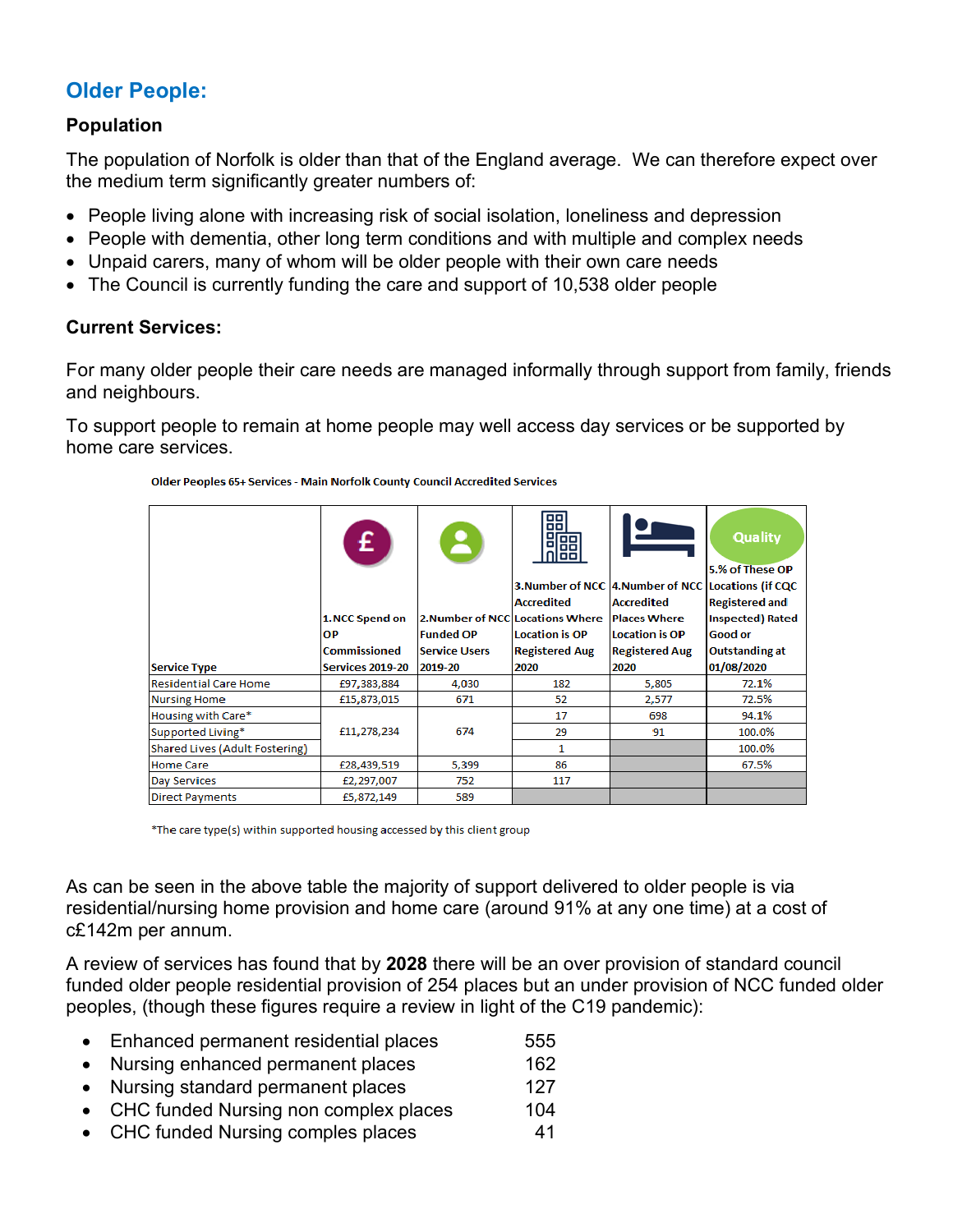• CHC funded residential permanent 16

There is also assessed under provision in the self funder market of:

- Self/other funded older people residential 1,053
- Self/other funded older people nursing 147

There are 490 beds being planned or under development.

The map on the left details the location of current residential and nursing homes. This map illustrates that:

- There is a deficit of provision in North and West Norfolk
- That there are shortages of enhanced residential and standard and enhanced nursing care home places in most geographical areas of Norfolk for Council funded people



The map on the left details the location of current residential and nursing homes. This map illustrates that:

- There is a deficit of provision in North and West Norfolk
- That there are shortages of enhanced residential and standard and enhanced nursing care home places in most geographical areas of Norfolk for Council funded people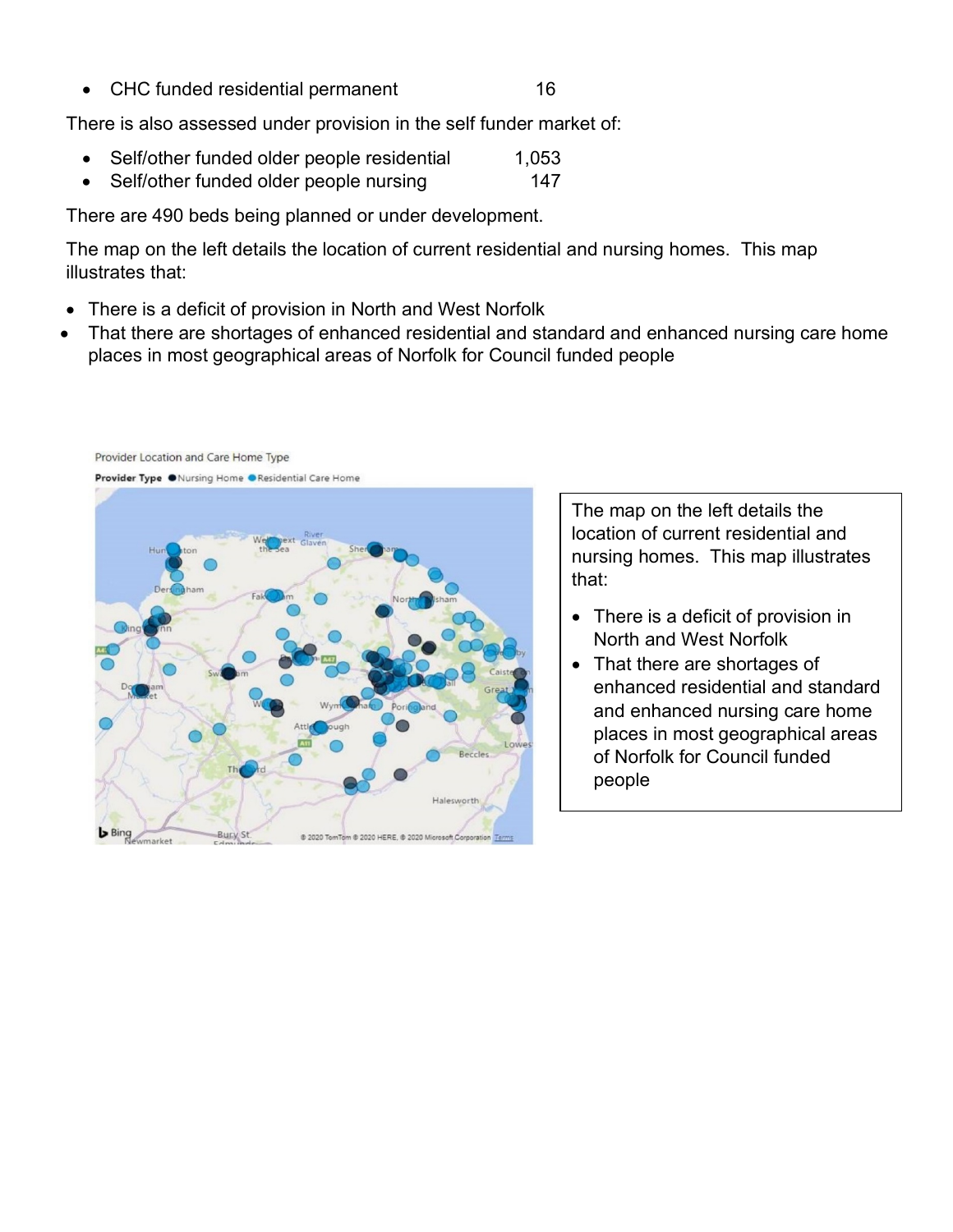Proposed Older People's Care Home Developments





The map on the left details proposed older people's care home developments.

As can be seen there are plans for 2 nursing and 10 residential homes but none of them are planned to be built in the areas where there is the least provision currently.

Norfolk is also home to 698 units of existing housing with care which continue to provide a care and housing option for older people in the community. These continue to provide an option for older people whose care needs are increasing but who do not want to move into a care home.

Norfolk County Council has ambitions to facilitate the development of more independent living (also called extra care housing) in Norfolk. It has set aside £30m in capital to support affordable rent in new developments. Modern independent living is a way to ensure older people with increasing care and support needs are able to continue living in their own homes, with the added benefits of being part of a community with onsite care to support people with planned and unplanned care needs. By 2028 it is estimated that there is an unmet need for an additional 2,842 units of independent living across Norfolk with 1,135 being affordable rent.

The expectation is for modern, spacious schemes which embody new technologies and ensure that a range of facilities are onsite, some of which are shared with the wider local community. Schemes have a flexible model of care, ensuring that people with lower care needs can benefit from being part of a community with onsite care providers to support with any planned or unplanned care needs. For more details on the programme, please see [www.norfolk.gov.uk/independentliving](http://www.norfolk.gov.uk/independentliving) 

#### **Impact of covid on the residential and nursing home market:**

Covid 19 has changed the care market. Whilst care homes in Norfolk were not impacted by Covid 19 to the same level seen elsewhere in the UK the indications are that in future fewer people will move in to care homes than was the case pre Covid-19.

In Norfolk, by the end of July 2020 35% of care homes (121) had reported an outbreak of Covid 19 and there were 153 deaths from Covid 19, or suspected Covid 19. This accounted for 15.6% of the total deaths in care homes, which was lower the national average of 25.8%. Whilst across the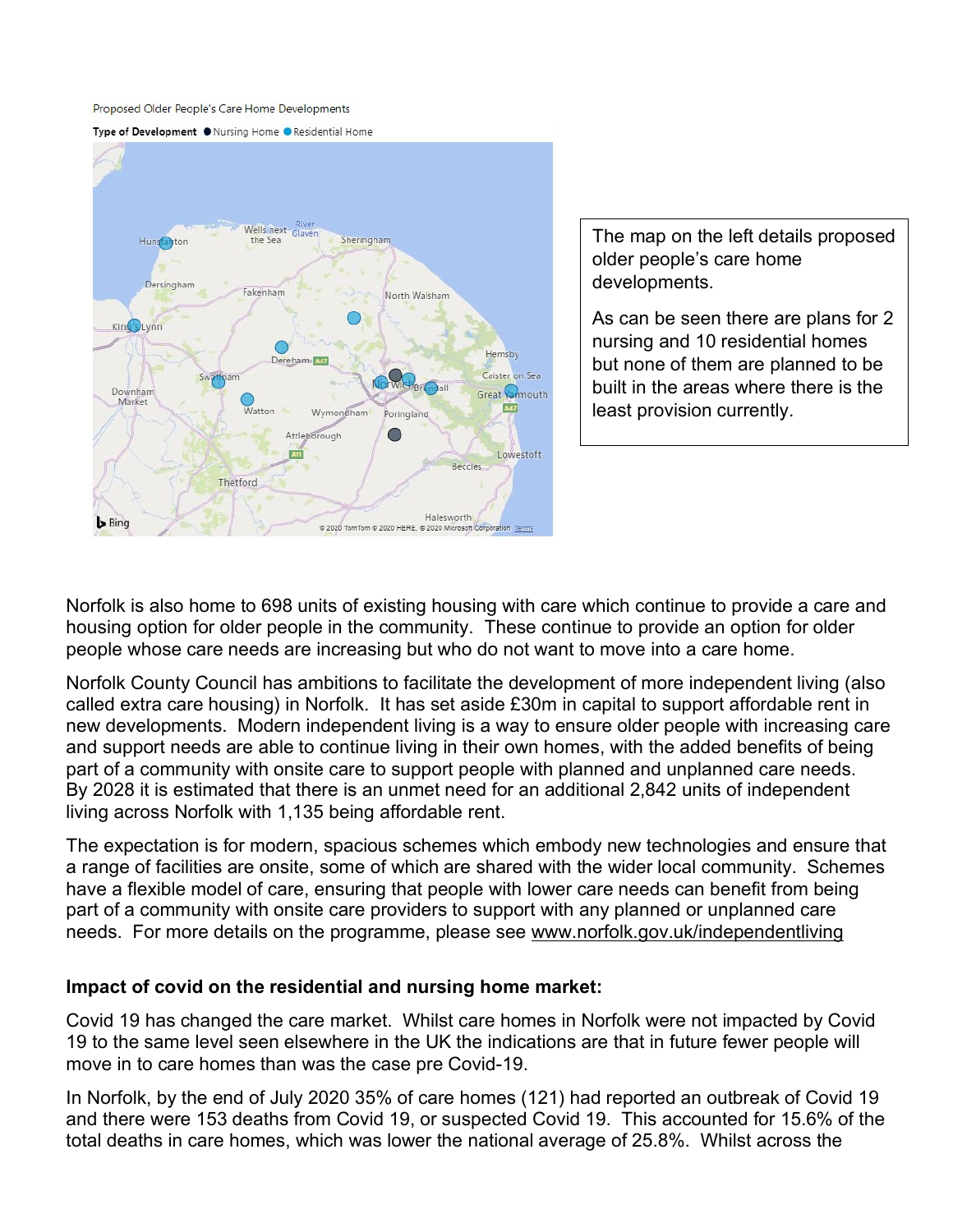region care home occupancy reduced from 90% to around 80%, in Norfolk occupancy was sustained at 90%.

Norfolk County Council is keen to support the stability of care homes while considering the longterm future of the wider care market. In May we developed a Covid 19 [Care Home Support Plan](https://www.norfolk.gov.uk/business/supplying-norfolk-county-council/norfolk-care-market/coronavirus-information-for-care-providers/norfolks-plan-to-support-care-homes) with three over-arching aims:

- To provide a swift and effective response to outbreaks, minimising their impact
- To prevent the spread of COVID-19 in the care sector through best practice infection control and health protection practice
- To provide a framework of support which ensures the care sector in Norfolk is sustainable into the future

The support plan is part of the £600m national fund committed to supporting care homes. In Norfolk, the allocation of this funding is £12.39m based on 9650 beds covering all specialisms and respite beds.

We continue to support care homes with infection control, testing, financial support and advice and guidance.

#### **Commissioning intentions:**

#### **Residential and nursing homes:**

In February 2020 we launched our Older People's Care Homes Dashboard, an online tool enabling care providers, Brokerage, commissioners, social care management, Health partners and practitioners to see an up to date picture of the older people's care market in Norfolk. This will support commissioning, placement and care home market expansion decisions. This will be revised in light of Covid 19 and changes in the care market.

Our commissioning intentions for residential care beds include:

- Rolling out the new service specification for care homes which we developed earlier in 2020 following work with care providers. This was put on hold due to the Covid 19 pandemic and we will now look at how we can put the new service specification in place
- Reducing the number of standard care beds that we commission. Increasingly people with standard care needs can now be supported at home or in Independent Living schemes (Extra Care/Housing with Care) as a result of our investment in care options that promote independence
- Working with providers to increase the number of enhanced care beds (as per the Council's description of need) in the care market. As people live longer, care needs are becoming more complex and Norfolk will need more enhanced care bed provision
- Working with providers to develop a Temporary Care Bed offer that will support short term placements for hospital discharge, emergency respite and planned respite
- Continuing to support the vibrancy and stability of the care market to ensure that we have a sustainable supply of good quality residential and nursing care
- Strengthening our work with health to ensure we have a shared understanding of need and can commission the appropriate services to support needs, especially for nursing care. Promote partnership working between the care sector and health to improve the quality of health care provided to residents in our care homes
- We are committed to strengthening the voice of residents in our care homes in influencing and shaping our work. We have recently commissioned a survey by HealthWatch to understand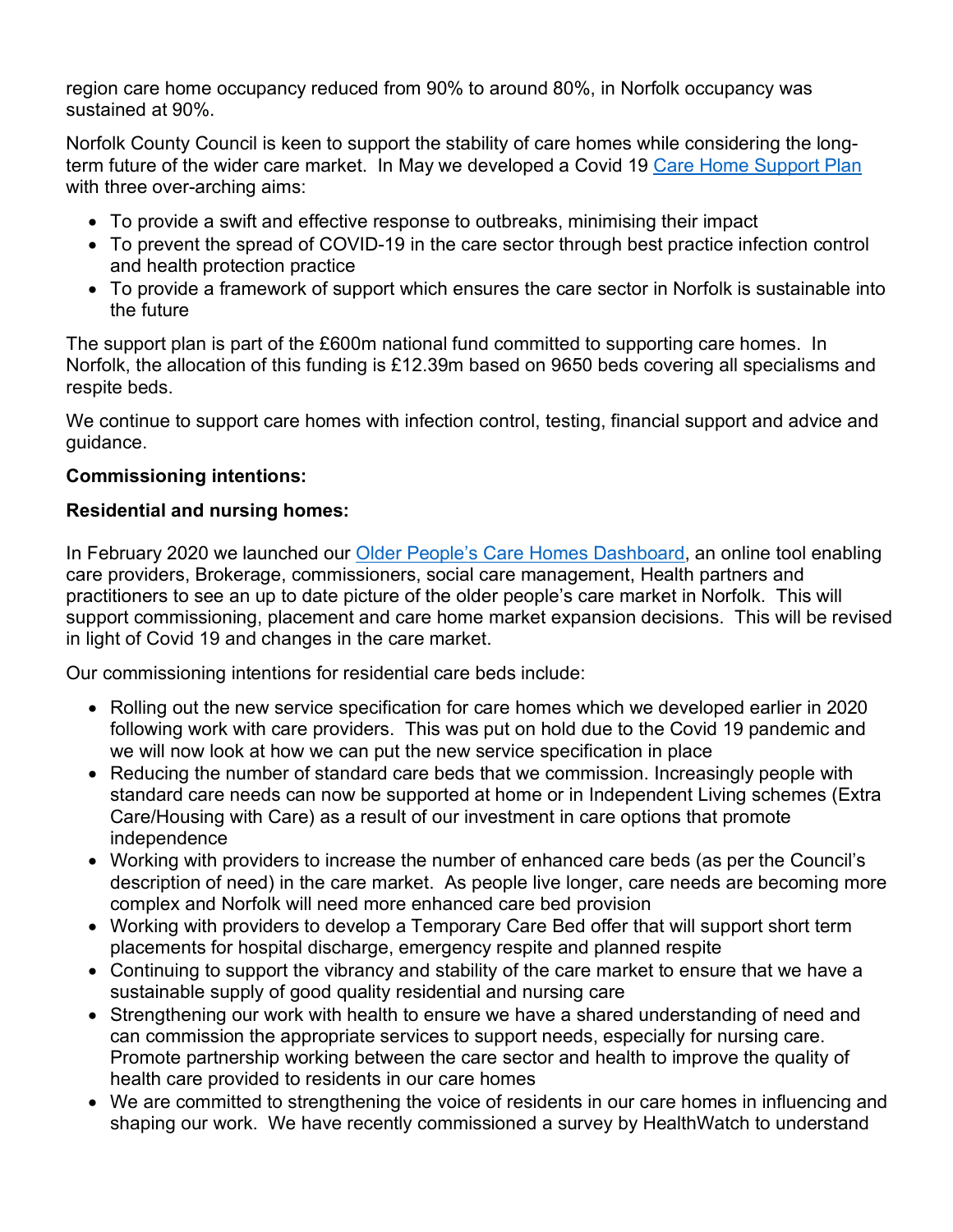the impact of Covid 19 on residents, families and staff which will help to identify ways to improve communication and resilience/ recovery going forward

• To ensure medium to long term sustainability of the care sector, the intention is to establish a joint strategic care homes oversight group which will provide overall leadership and governance for the health and social care system. This group will report into the Norfolk Health and Wellbeing Board

#### **Day services:**

• Development of older people's day services so that there is a clear and sustainable offer that continues to deliver services to people (reflecting covid requirements)

#### **Carers services:**

• Development and implementation of the Carers Social Impact Bond, securing social investment to improve services and support for carers

#### **Business Partnerships:**

This team has a priority to ensure that the companies closely aligned to Norfolk County Council (Norse Care, Norfolk First Response and Independence Matters) are reviewed to meet strategic need and to ensure that services that they deliver are treated no differently than those commissioned from the independent and VCSE sectors. The Council's services will be required to deliver the same level of quality of service at the most affordable price.

## **Market opportunities**

The Council…

- will be developing a sourcing approach with the aim of encouraging developments in the enhanced residential and nursing care market
- will be developing and implementing a clear strategy and approach for temporary beds (short term, respite and reablement), including sustainable funding solutions
- wants to make significant progress towards the ambition of 2,842 units of extra care in Norfolk by 2028
- wants to work with providers of housing with care schemes to reduce void levels and develop longer term service models
- will continue to work in partnership with Carers Matter Norfolk to monitor and review the impact of services supporting un-paid carers to improve their health, wellbeing and their experiences of caring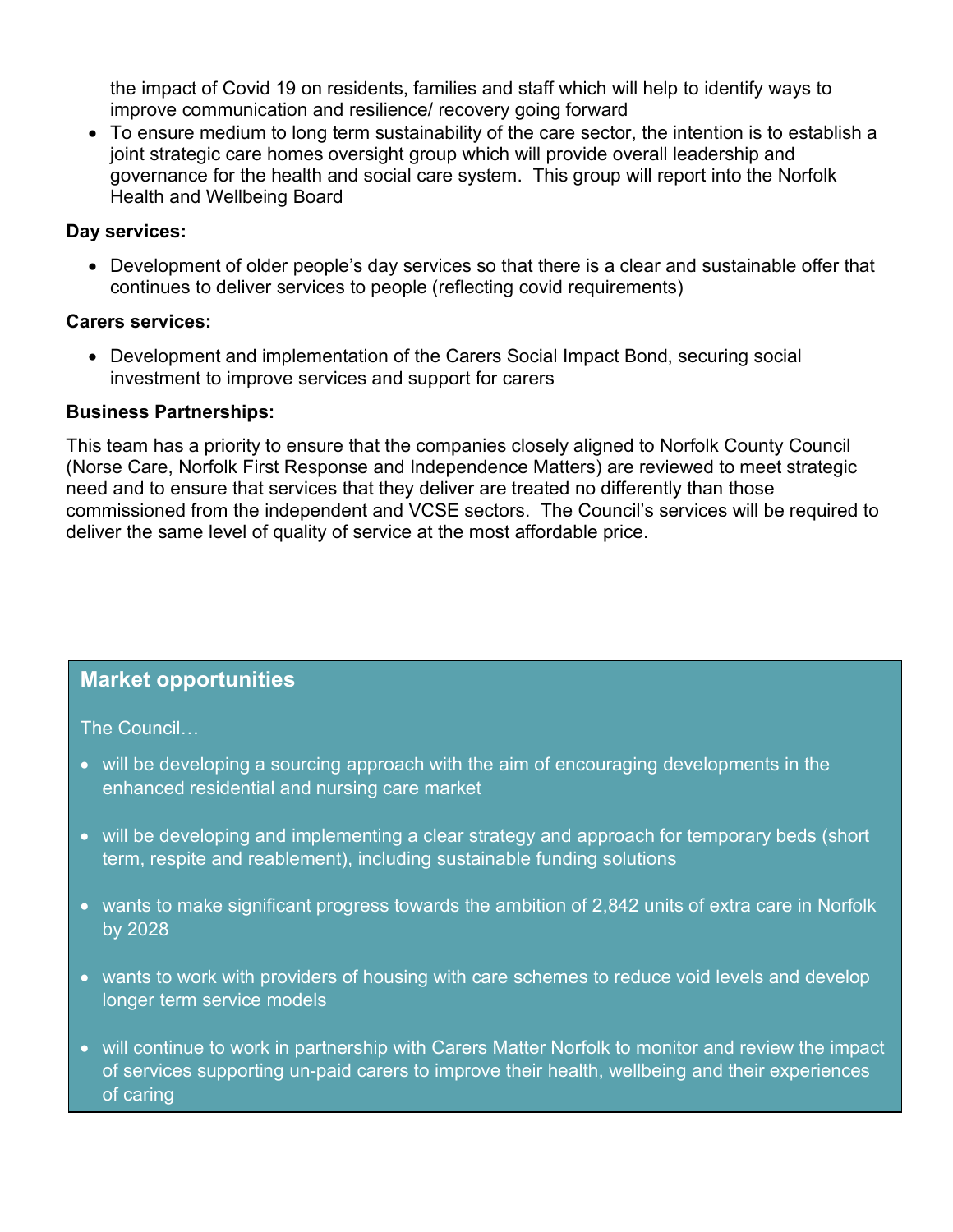## **Enablers**

#### **Norfolk Care Association**

Norfolk Care Association (NorCA) is the voice of social care providers across Norfolk and Waveney. Membership is open to any provider operating in the Norfolk and Waveney area.

The vision and objectives of Norfolk Care Association are:

#### **Vision**

To be a vital and trusted, strategic partner, drawing on robust and rich evidence and working collaboratively to sustain and support the social care sector.

#### **Objectives**

- To maximise engagement with the social care sector
- To have strong and effective partnerships with health, commissioners and other stakeholders
- To represent adult social care providers at all strategic meetings
- To collect and maintain up to date market intelligence
- To be a well-led, high quality and trusted organisation

## **Brokerage**

The Brokerage Service is an essential part of the core assessment and care management processes in Adult Social Care. It is responsible for provisioning packages of care based on requirements provided by the social workers and hospitals.

Generally, the work within the team is split between residential and non-residential care, and by Sourcing and Contracting specialisms. The Service manages nearly 50,000 sourcing requests p.a. and handles in excess of 80,000 inbound and outbound calls each year.

The service supports emergency situations and actively identifies packages of care for hospital discharges and night sits. The service uses an extensive range of providers to identify available care, enabling a high quality solution in a timely manner to people, be it a long term or short term solution.

The service continues to build on its technology solutions to ensure the service improves for the Council, its providers and ultimately it's people. Having launched Bedtracker in 2018 to identify residential bed availability throughout the county, Brokerage have developed an electronic eBrokerage solution which enables new packages of care to be advertised to our extensive network of providers. The eBrokerage solution helps us identify all providers that can deliver the service, which will enable more choice, greater value for money, and higher quality. An availability tracker has also been built within this system to further enhance identification of availability and reduce unmet needs across the county. The eBrokerage solution was launched for residential care in 2019. The Covid 19 pandemic resulted in the Brokerage process being re-engineered to ensure an immediate response to hospital requests. This resulted in the suspension of eBrokerage, using instead, the all-encompassing information collected through the availability tracker and National Tracker.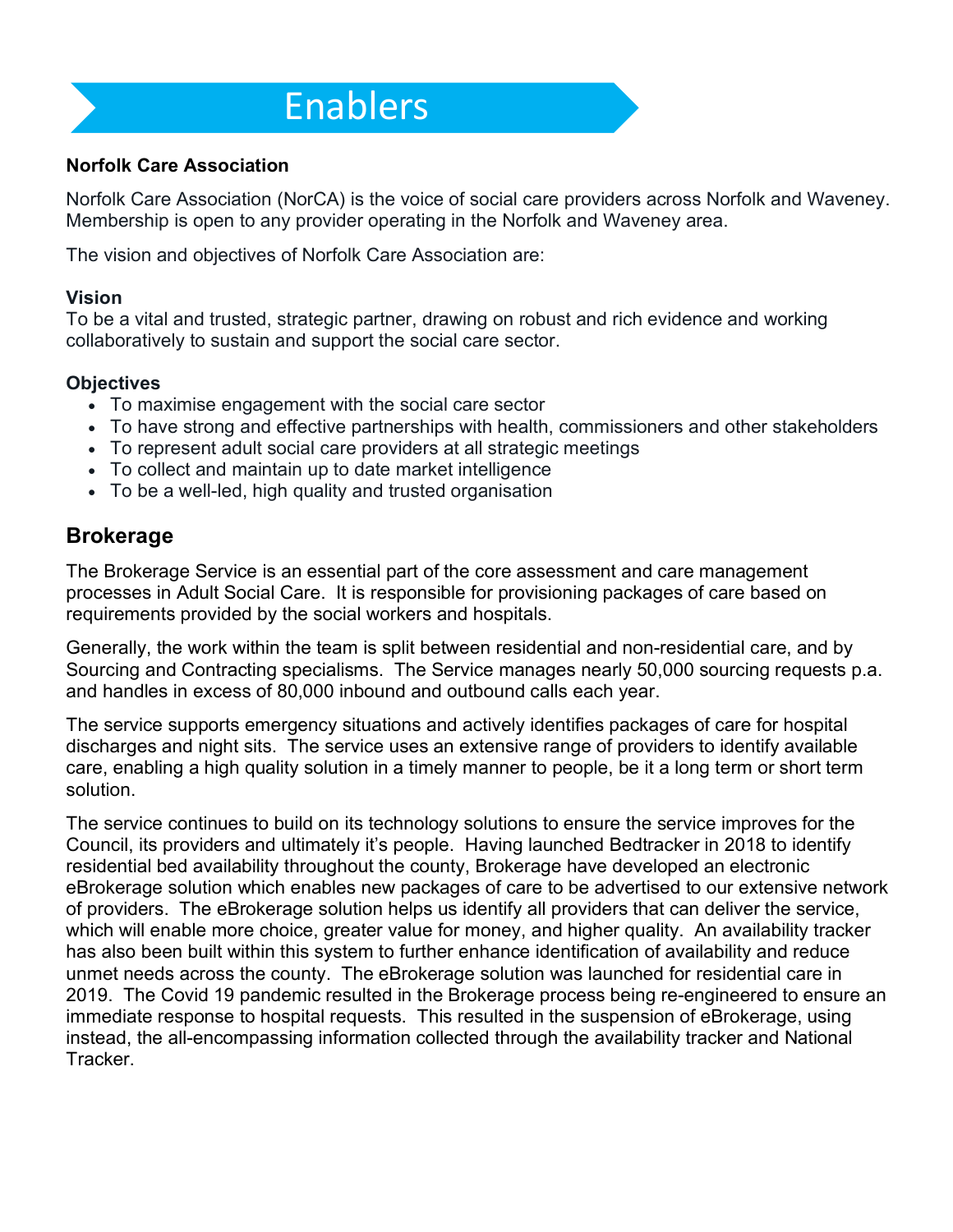## **Quality Assurance Service**

The Care Act requires councils to promote the effective and efficient operation of its care market in which there is a choice of good quality services.

In January 2020, Norfolk County Council and Norfolk & Waveney Clinical Commissioning Group merged care provider quality teams of the two agencies to form an Integrated Quality Service. Working with care providers and key partners, the Service assures and actively promotes quality improvement in the care market.

The Integrated Quality Service conducts a proactive schedule of routine comprehensive audits across care services using the Provider Assurance and Market Management Solution (PAMMS). PAMMS audits result in a published report and where issues are identified an agreed Action Plan is developed. Alongside PAMMS, Quality Monitoring Visits focus on measuring progress against Action Plans and providing or signposting relevant information and advice.

Risk-based prioritisation of activity is informed by intelligence from people who use services, the Council's Safeguarding Team, complaints and concerns received and engagement with the Care Quality Commission (CQC).

During the Covid-19 pandemic, the Integrated Quality Service has been heavily engaged as part of the Outbreak Management Team (a multi-disciplinary function responding to Covid-19 situations and outbreaks in care homes). Since March 2020, the Service has provided a seven day a week response to provider notifications of any concern arising from or related to the virus. Between April and September 2020, the Service also managed the distribution of Personal Protective Equipment (PPE) across the County.

The Council acknowledged that it did not have sufficient Quality Monitoring Officers to deliver an effective monitoring and support offer to providers and have invested in additional posts to support this function.

The Service comprises 12 Quality Monitoring Officers, four Quality Improvements Nurses, a Senior Quality Monitoring Officer and a Head of Service (which is a joint-funded integrated post)Further information about provider quality can be found in Appendix 1 – Challenges in the Care Market

#### **Enhanced Health and Wellbeing in Care**

The EHCH (Enhanced Health in Care Homes) framework has been in place for over three years and is a national model. It enables joined up social, primary, community, and secondary care and provides an opportunity to implement a shared strategic and operational approach. There is a national commitment to increase support to care homes through EHCH and an expectation that all elements of the framework will be implemented by STP footprints.

EHCH is also one of the elements of The High Impact Change Model, a mandatory requirement of the Better Care Fund and is therefore a shared priority across health and care.

One of the aims of this service is to develop a longer-term strategy for wrap-around care in residential settings and in time with home care providers. To have a focus on the increased demand for enhanced level care and the associated health and wellbeing needs within care homes and care at home leading to the development of the market to support more complex care.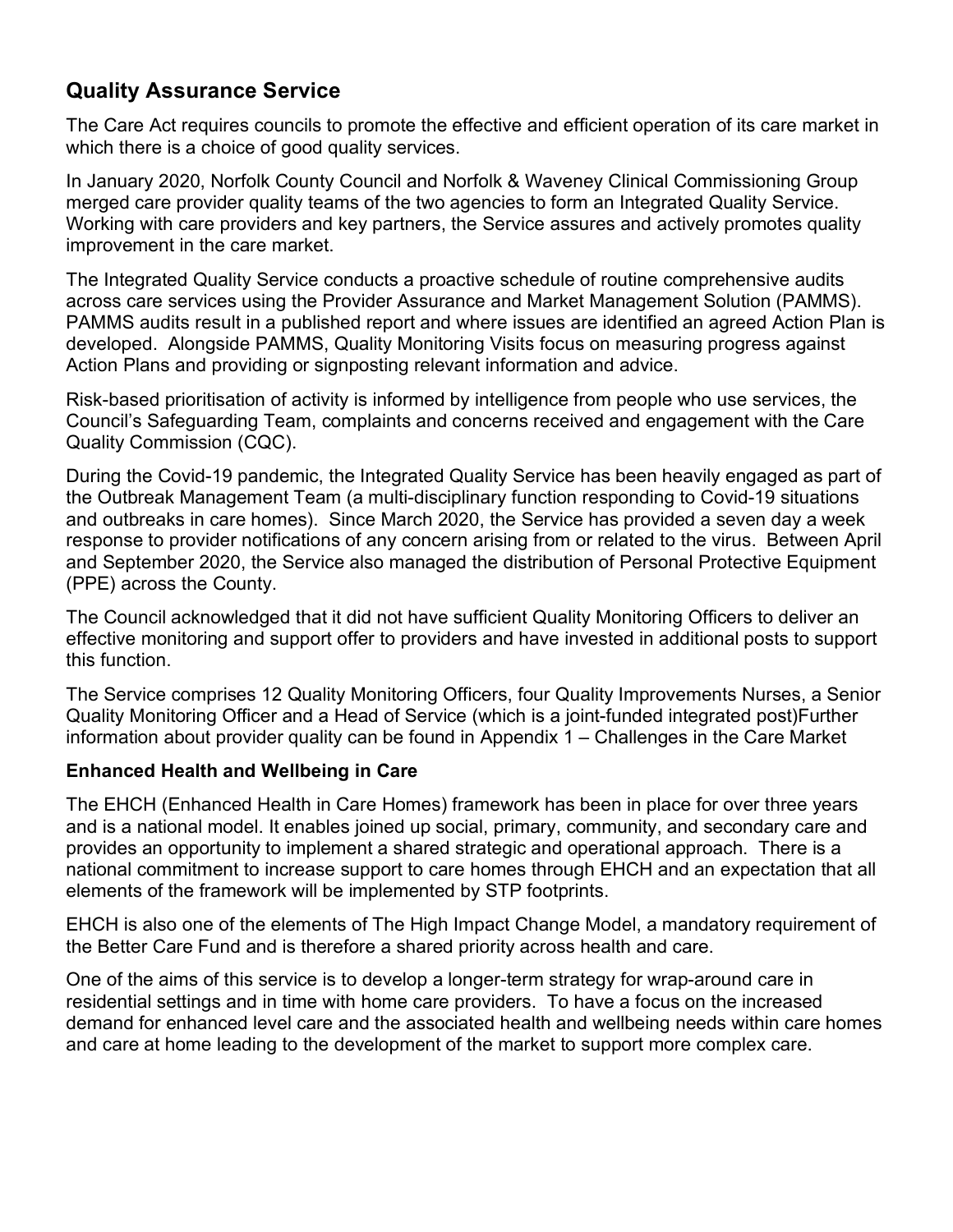## **Integrated Community Equipment Service (ICES)**

Through Promoting Independence, the Council is committed to a `home first' ethos, supporting people to maintain their independence for as long as possible, with equipment being a key enabler of this.

Norfolk's Integrated Community Equipment Service (ICES) is a Health and social care partnership which is based in Norwich but covers all of Norfolk & Waveney. Equipment is provided by an externally contracted rehabilitation equipment company.

The equipment provided by ICES helps to prevent, reduce or delay conditions worsening and encourages people to be independent for longer by, for example, avoiding pressure ulcers, preventing falls, aiding mobility and balance, and supporting end of life care, thereby providing a person with community equipment to enable discharge home from hospital or to another care setting such as a care home. A key priority for those involved in ICES is to continue the work to maximise the use of equipment to reduce the need from two carers, to one for an individual.

The cost of delivering the service is now over **£9 million** an increase of around £1.5 million from the previous year.

- ICES now helps over **37,000** people of all ages annually
- **81%** of people using the service are 65 or above, **52%** of service users being over 80 years old
- Over **500,000** items of equipment are currently in the community, an increase of around **50,000** over the last 12 months

## **Assistive Technology**

Assistive Technology Part of the Council's Promoting Independence programme is the roll-out of a new social work model Living Well, incorporating the '3 Conversations'. Increasing the use of technology, including assistive technology (AT), is seen as a key enabler of this approach.

The vision is that:

- AT plays a major role in supporting people to live independently for as long as possible, and in helping carers to continue caring for as long as they are able and willing to do so
- AT will be widely accessible, easy to use, and available for people when it can make most difference to maintaining independence
- Our own staff are champions for AT and use it widely to mitigate the need for and support formal care services
- Providers embrace technology to help people stay independent in all types of settings